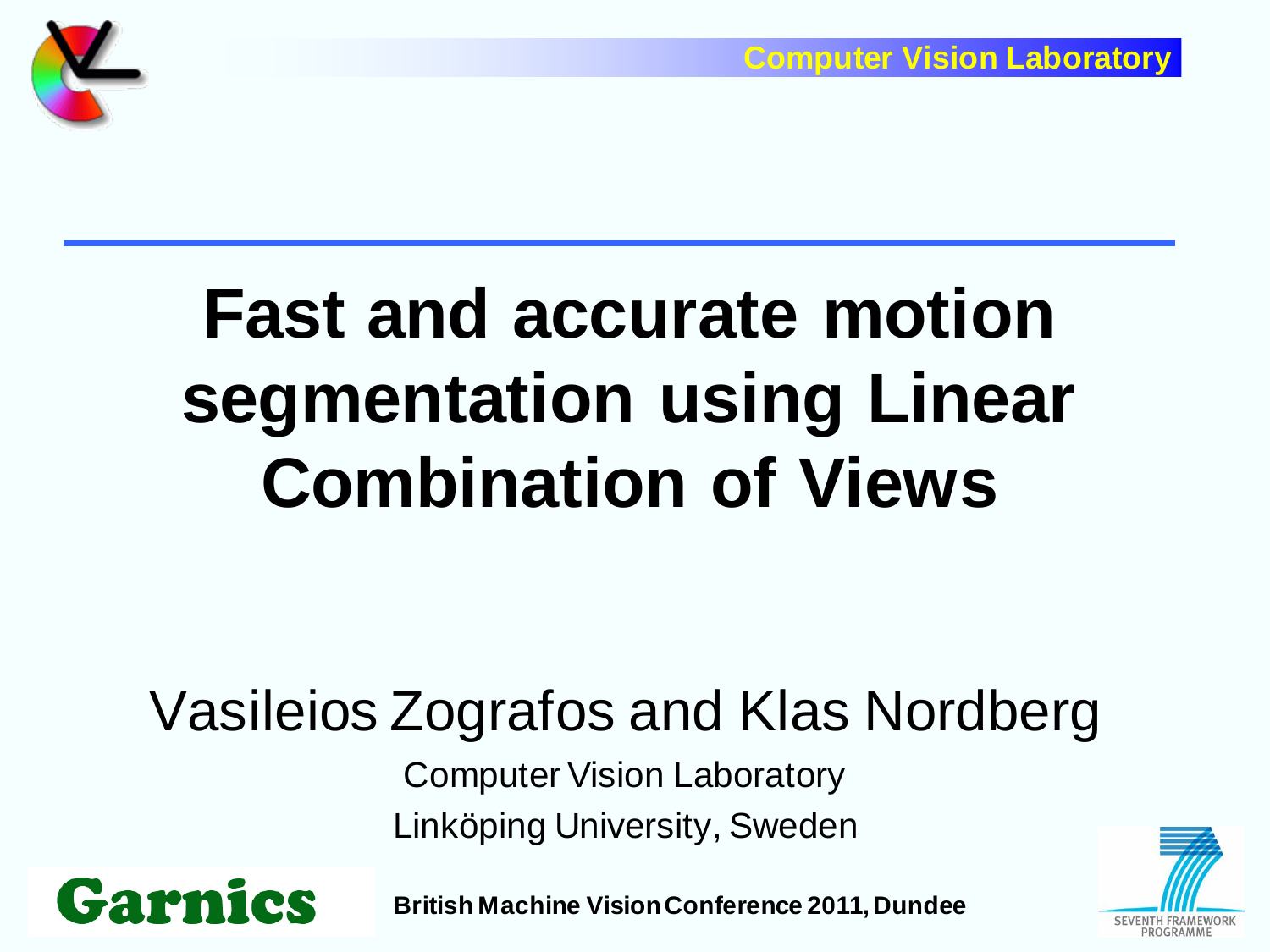**SFVENTH FRAMEWORK** PROGRAMME



# What is motion segmentation

"The task of separating a sequence of images into different regions, each corresponding to a distinct, consistent 3d motion"



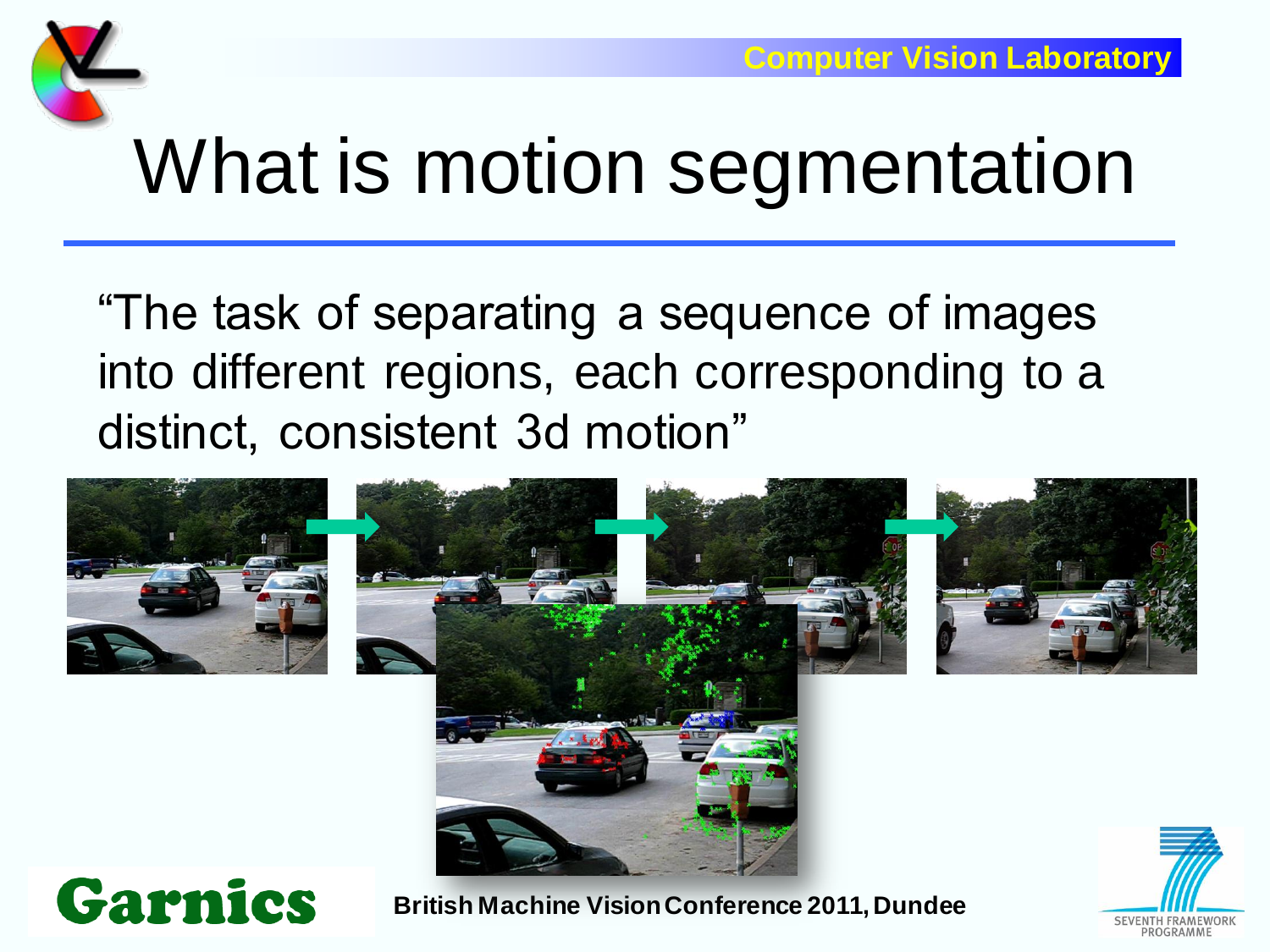

# More specifically

- 3d **rigid** motions
- **Sparse** features in **correspondence** across **all** frames
- Simplifications:

Garnics

- Weak perspective effects
- Number of motions assumed known

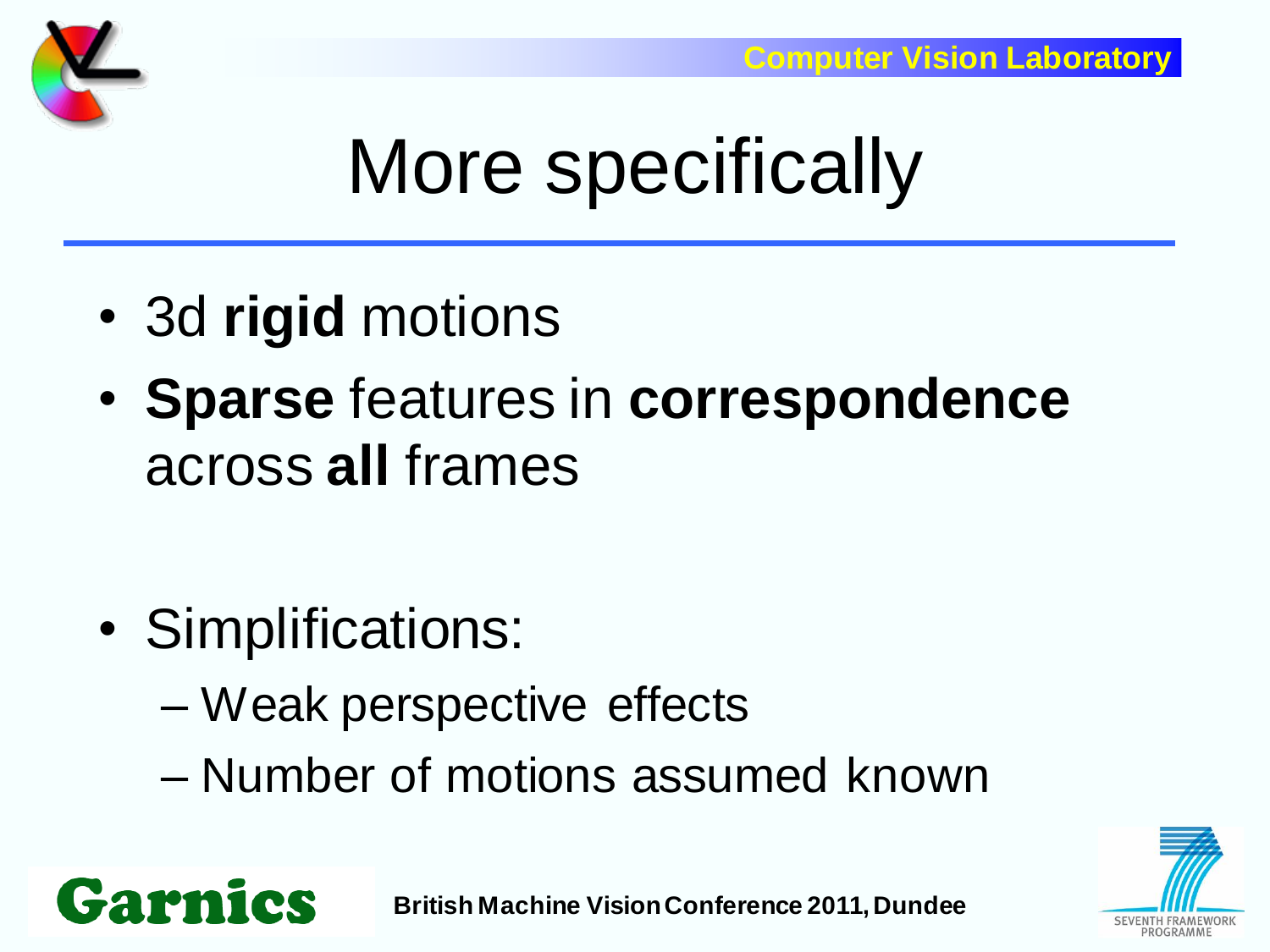

#### **Applications** of motion segmentation

- Tracking
- Multi-body structure from motion
- Navigation

Garnics

- Activity / Anomaly detection
- Image semantic analysis



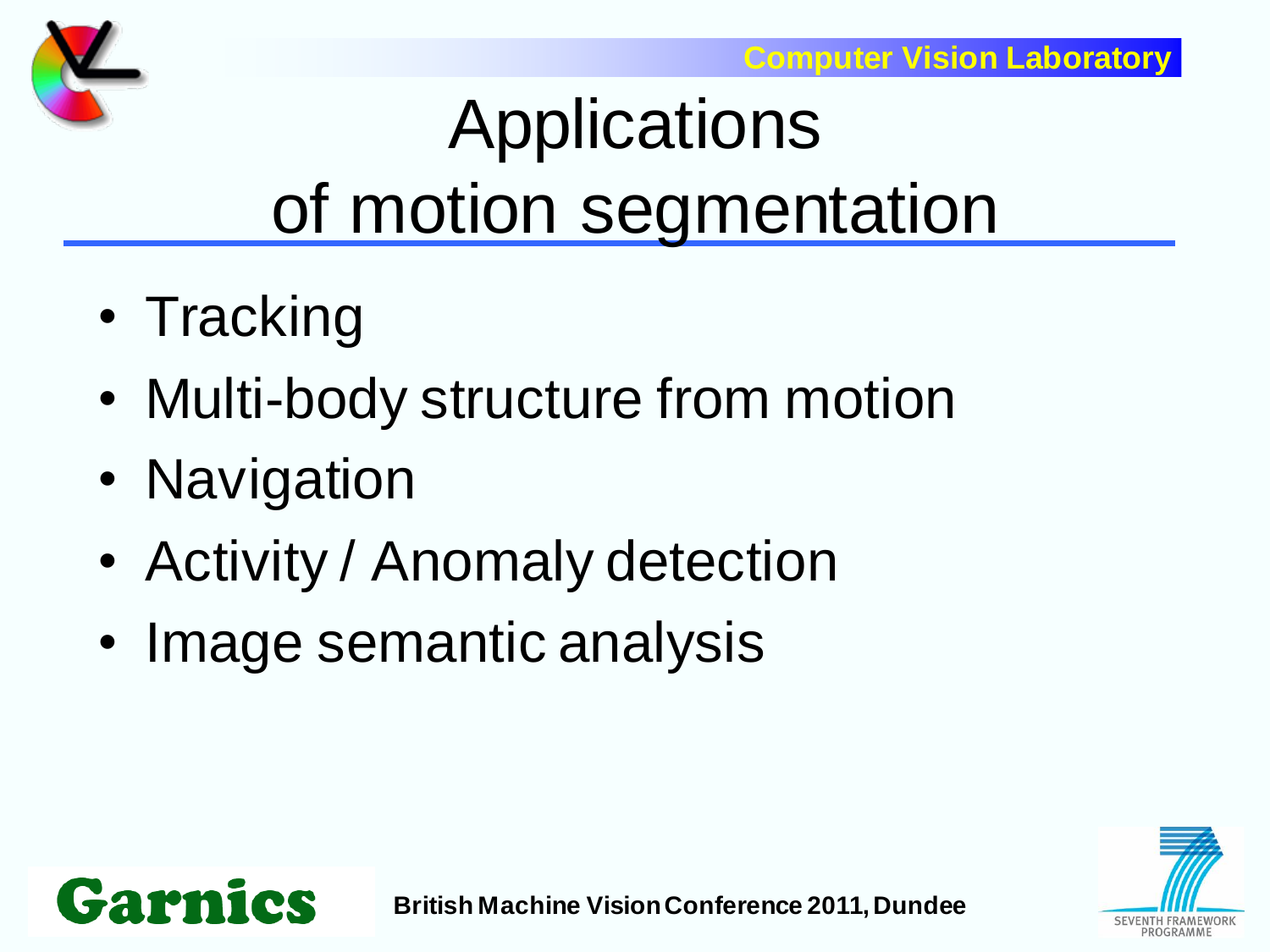

# Why is it a difficult problem?

- Relying only on geometry (motion trajectories) can be difficult
- Humans rely also on secondary features (spatial, colour, texture)
- Such secondary features can aid segmentation
- But the core problem has to be solved in geometry



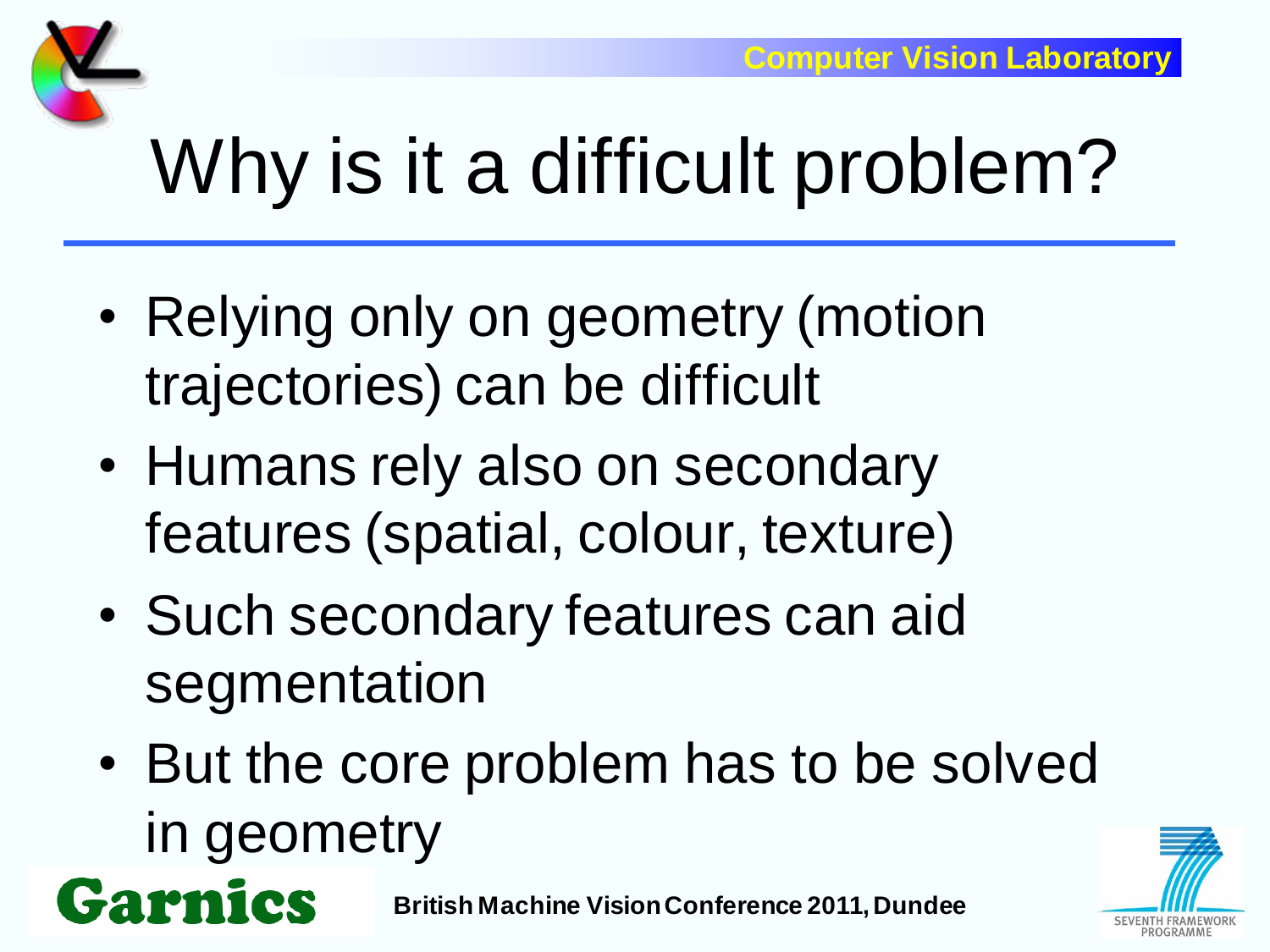

#### Example (motion trajectories only)





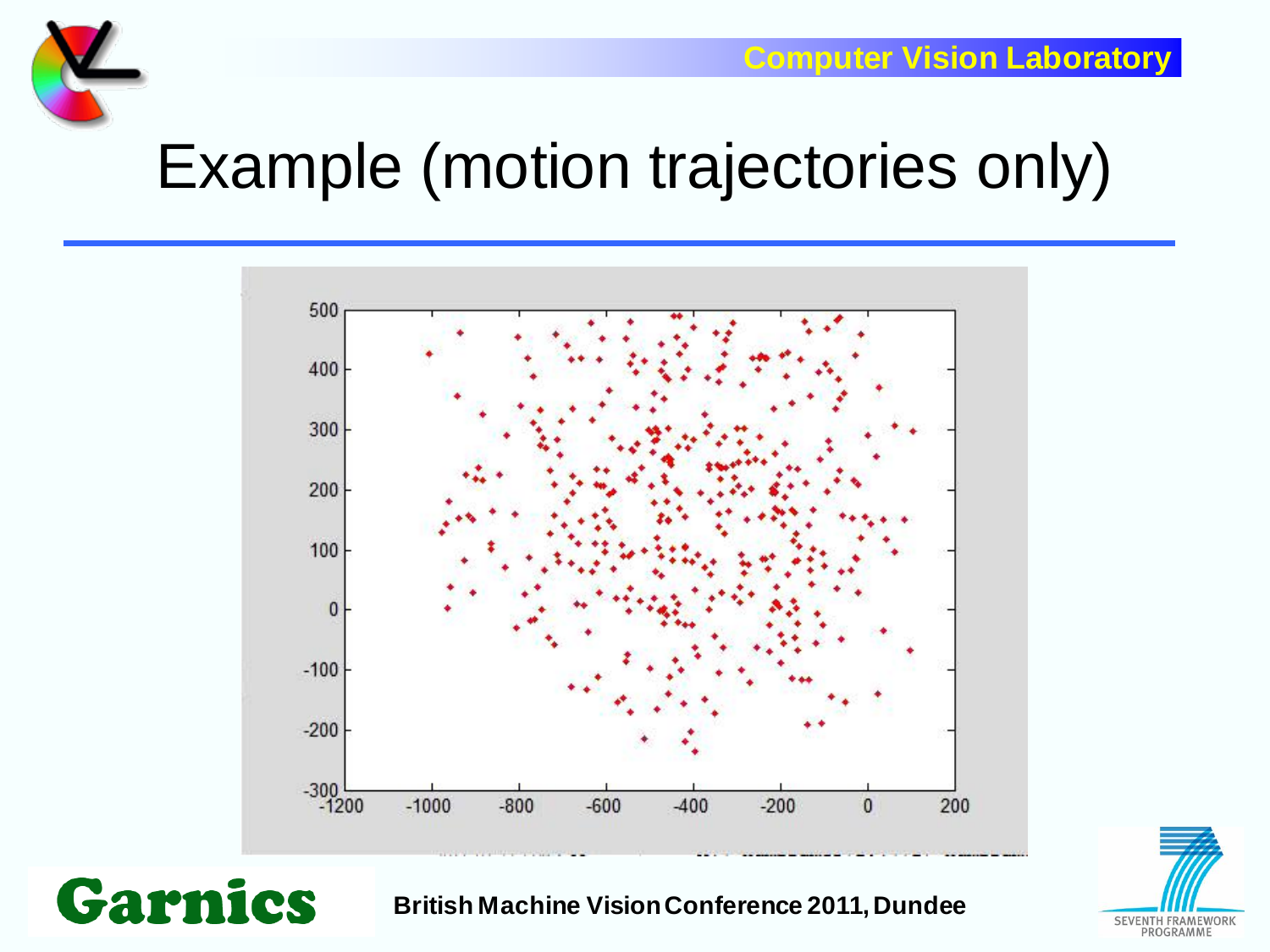

#### Example (including spatial configuration)





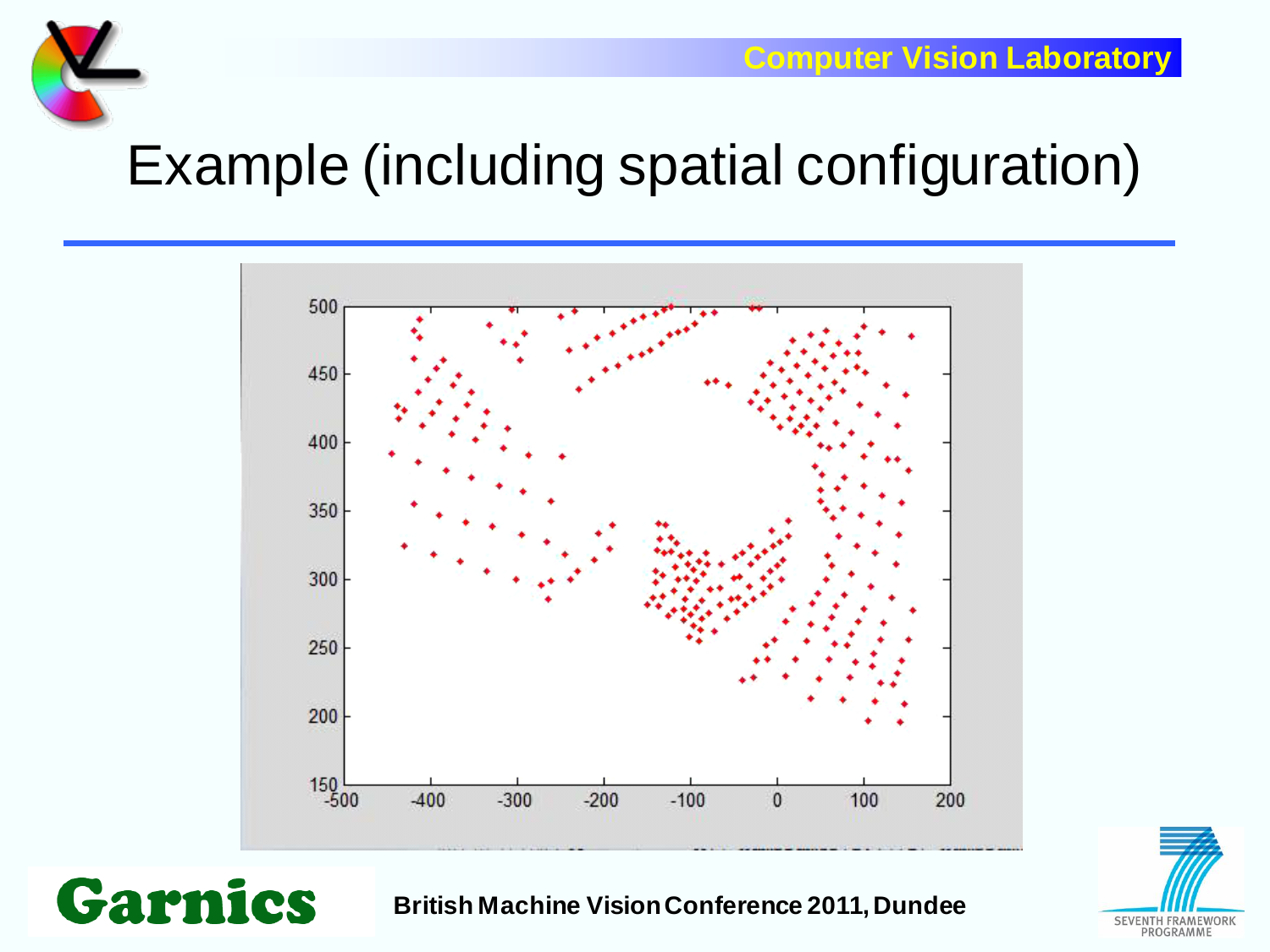



## Example (All features)





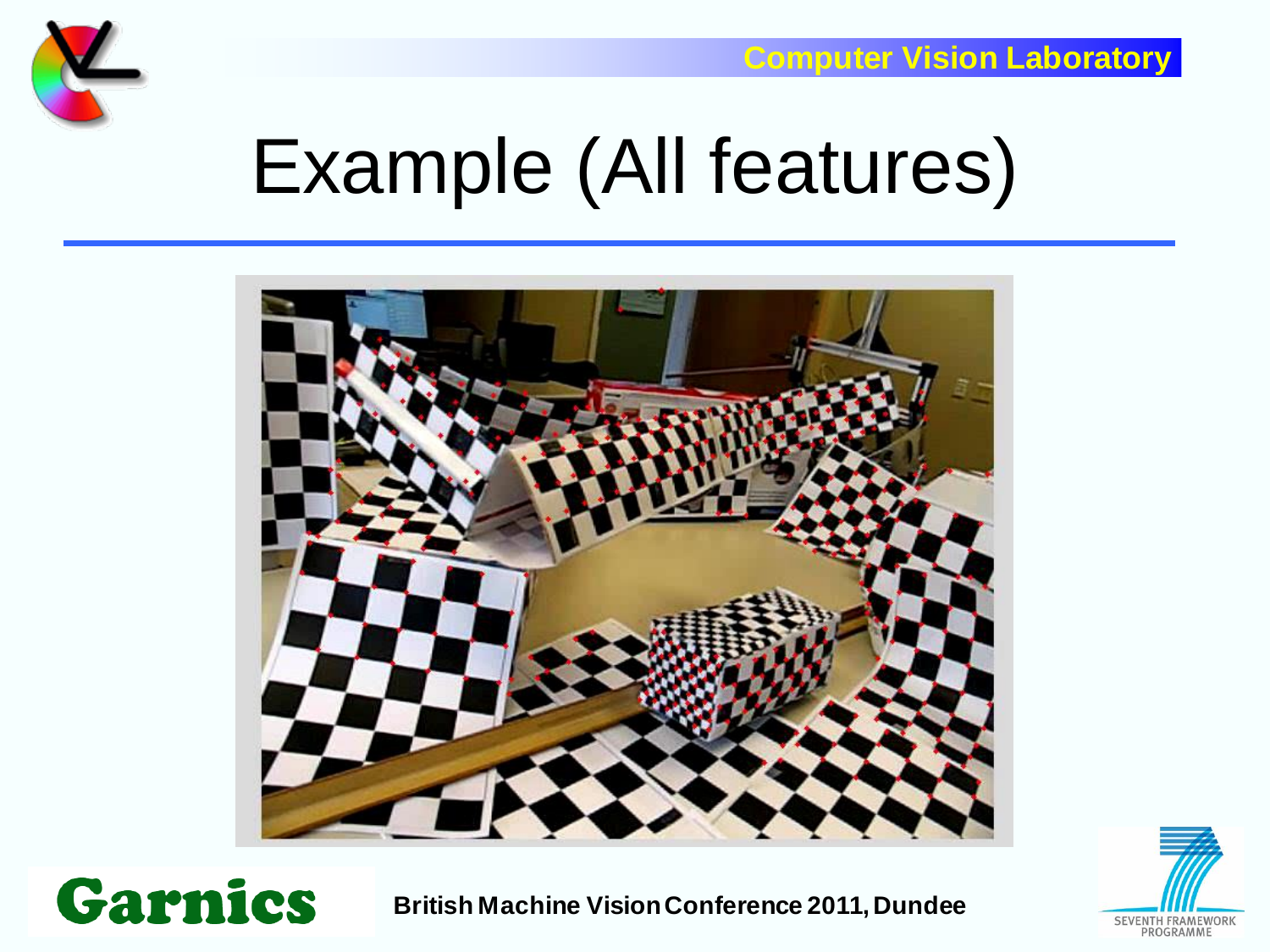

## Current methods

- Most are subspace clustering methods that work in trajectory space
- Some employ spatial relations
- Differ on their definition of affinity
- Very slow or too complex



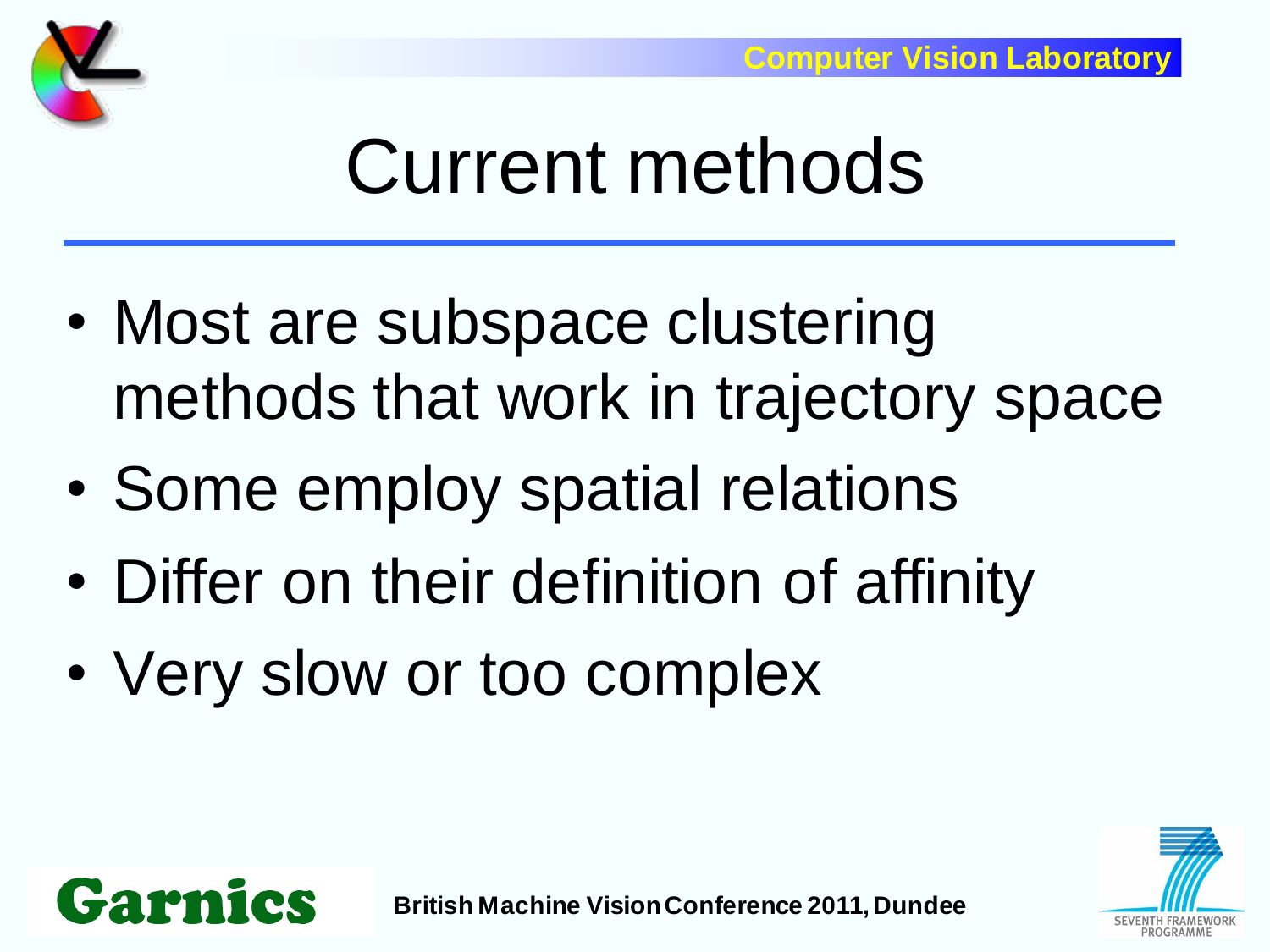



# Multi-view geometry Affine camera

• 3d scene with N points on a single object

$$
P_j = [X_j, Y_j, Z_j, 1]^T \ j = 1, ..., N
$$

• Fimages  $i=1,...,F$ 

Garnics



- Projected to the i<sup>th</sup> image
- $m_i$  is the 2x4 affine camera projection matrix

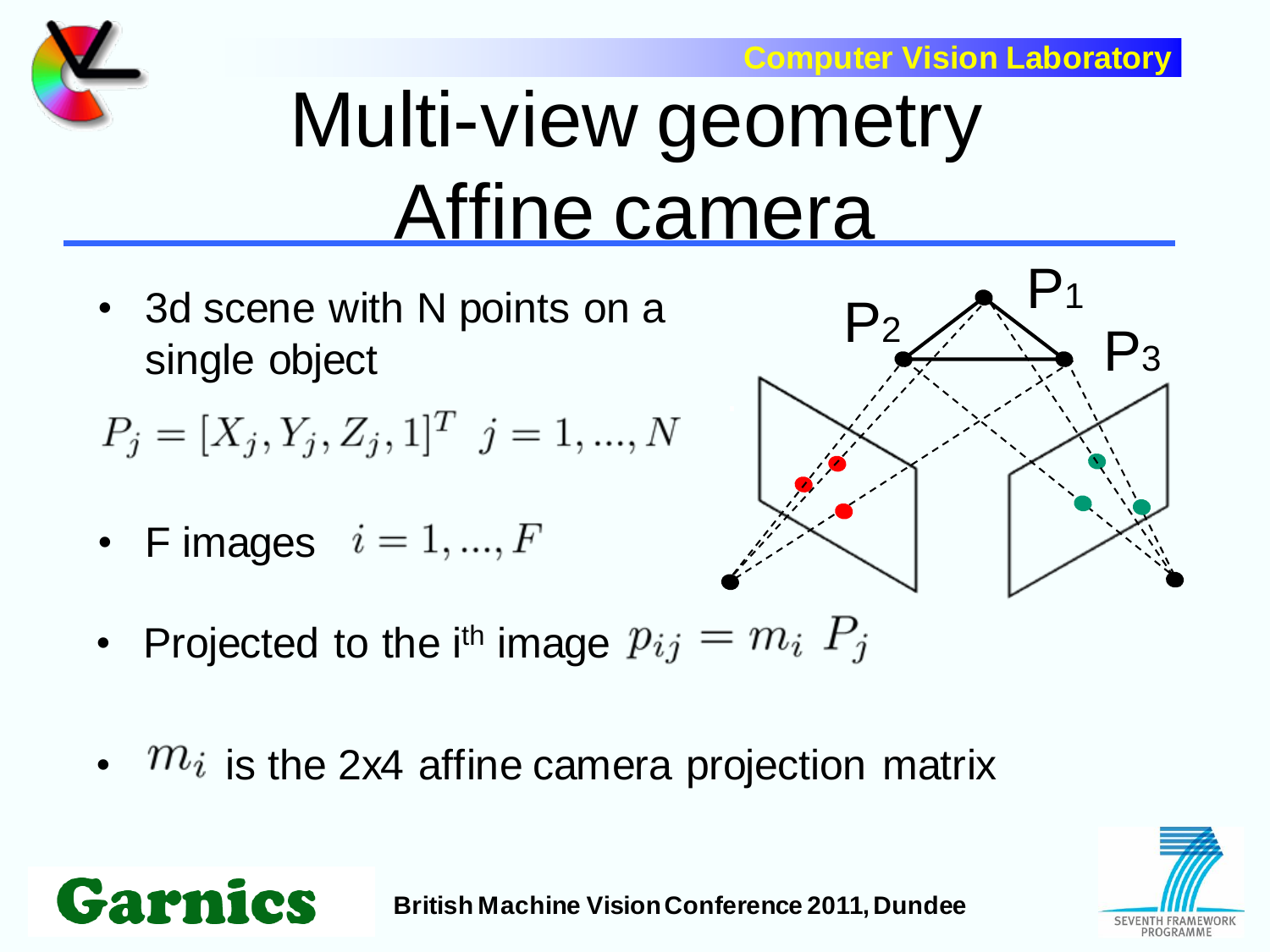



## Multi-view geometry Affine camera: **The View**

• The set of N 2d points, in image i, define a *view* of the object:

$$
v_i = m_i \, [P_1 \, P_2 \, \dots \, P_N] = m_i \, \textcircled{s}, \quad i = 1, \dots, F
$$

• The 4xN matrix(S<sub>2</sub>) is the 3d **shape** matrix of the object.

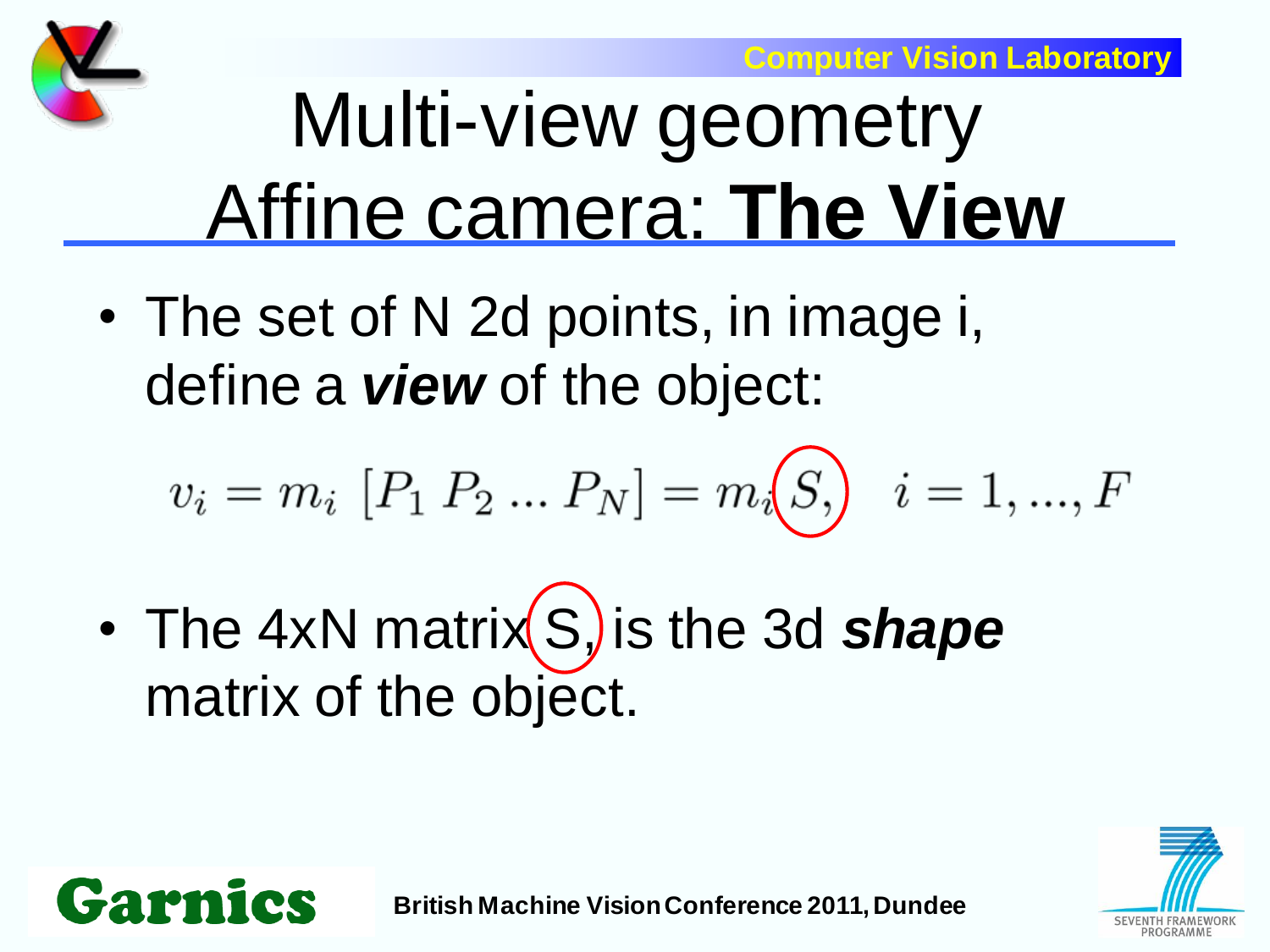

# Multi-view geometry Affine camera: **The trajectory**

• Alternatively, a single 3d point projected onto all the images defines a trajectory:

$$
t_j = \begin{bmatrix} m_1 \\ \vdots \\ m_F \end{bmatrix} P_j = \bigcirc R P_j, \quad j = 1, ..., N
$$

• The 2Fx4 matrix (M) is the **motion** matrix

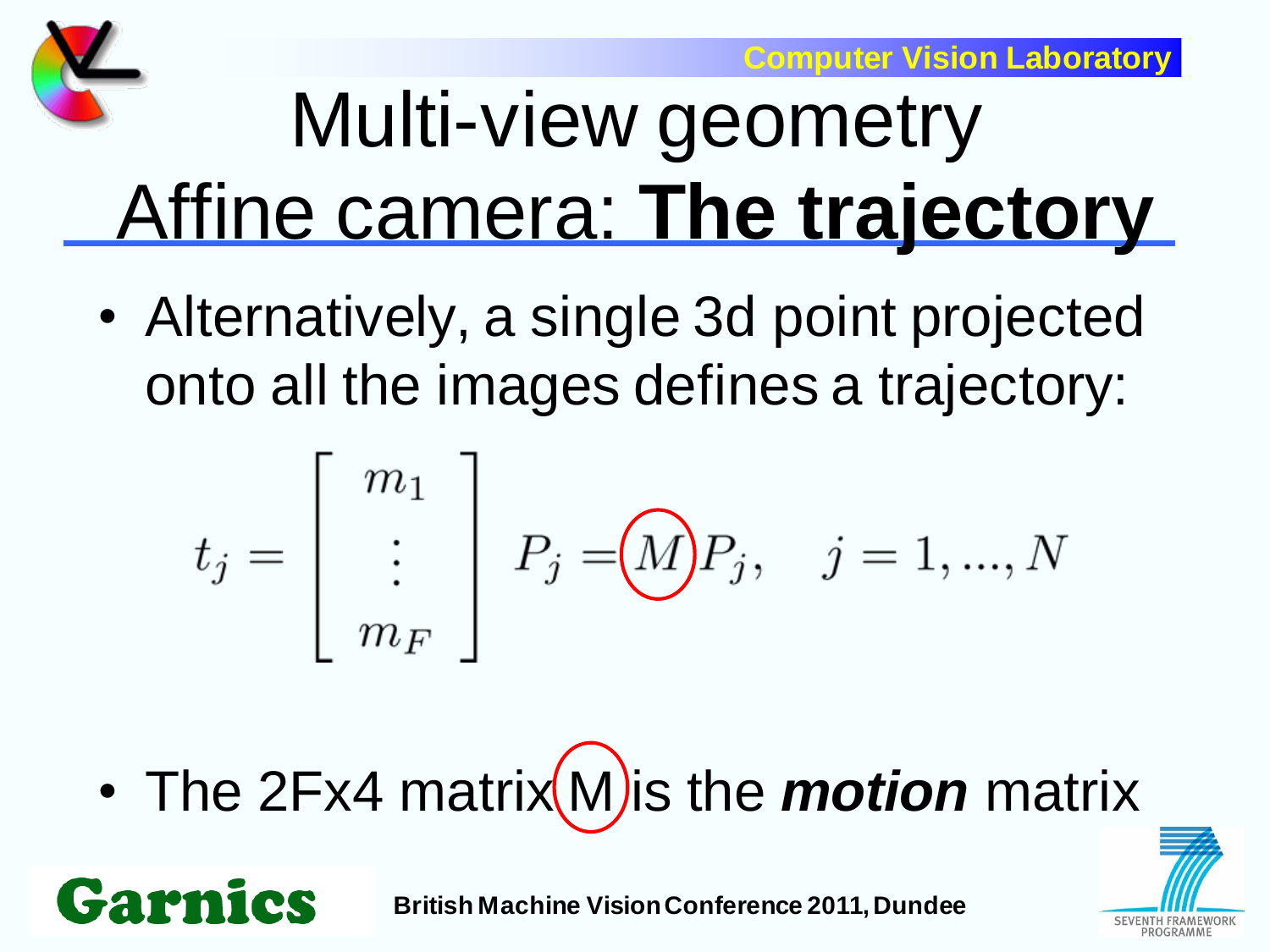



## Multi-view geometry Affine camera

• Combine everything into the 2FxN *measurement* matrix W:

$$
W = \left[ \begin{array}{ccccc} x_1^1 & x_2^1 & \ldots & x_N^1 \\ y_1^1 & y_2^1 & \ldots & y_N^1 \\ \vdots & \vdots & \ddots & \vdots \\ x_1^F & x_2^F & \ldots & x_N^F \\ y_1^F & y_2^F & \ldots & y_N^F \end{array} \right] = M \ S
$$

• Also rank $(W) \leq \min (\text{rank}(M), \text{rank}(S)) \leq 4$ 

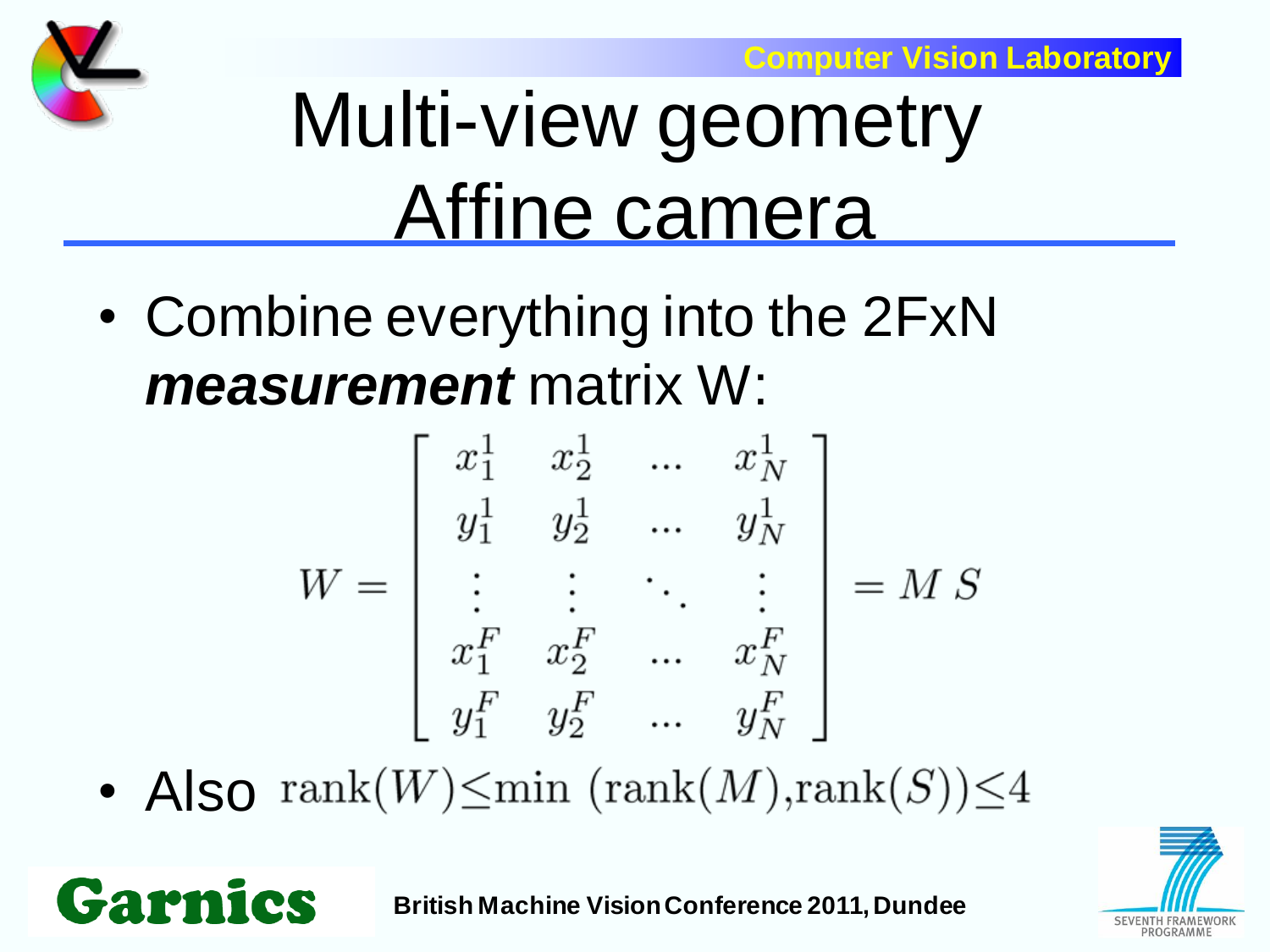



## The Tomasi-Kanade factorisation

- Use SVD to obtain a similar factorisation of W into **shape** x **motion**
- Provides basis vectors that span the  $R^{2F}$  space of W called the *Joint Image Space* (JIS)
- The JIS represents a connection between 2d and 3d where the camera parameters have been eliminated



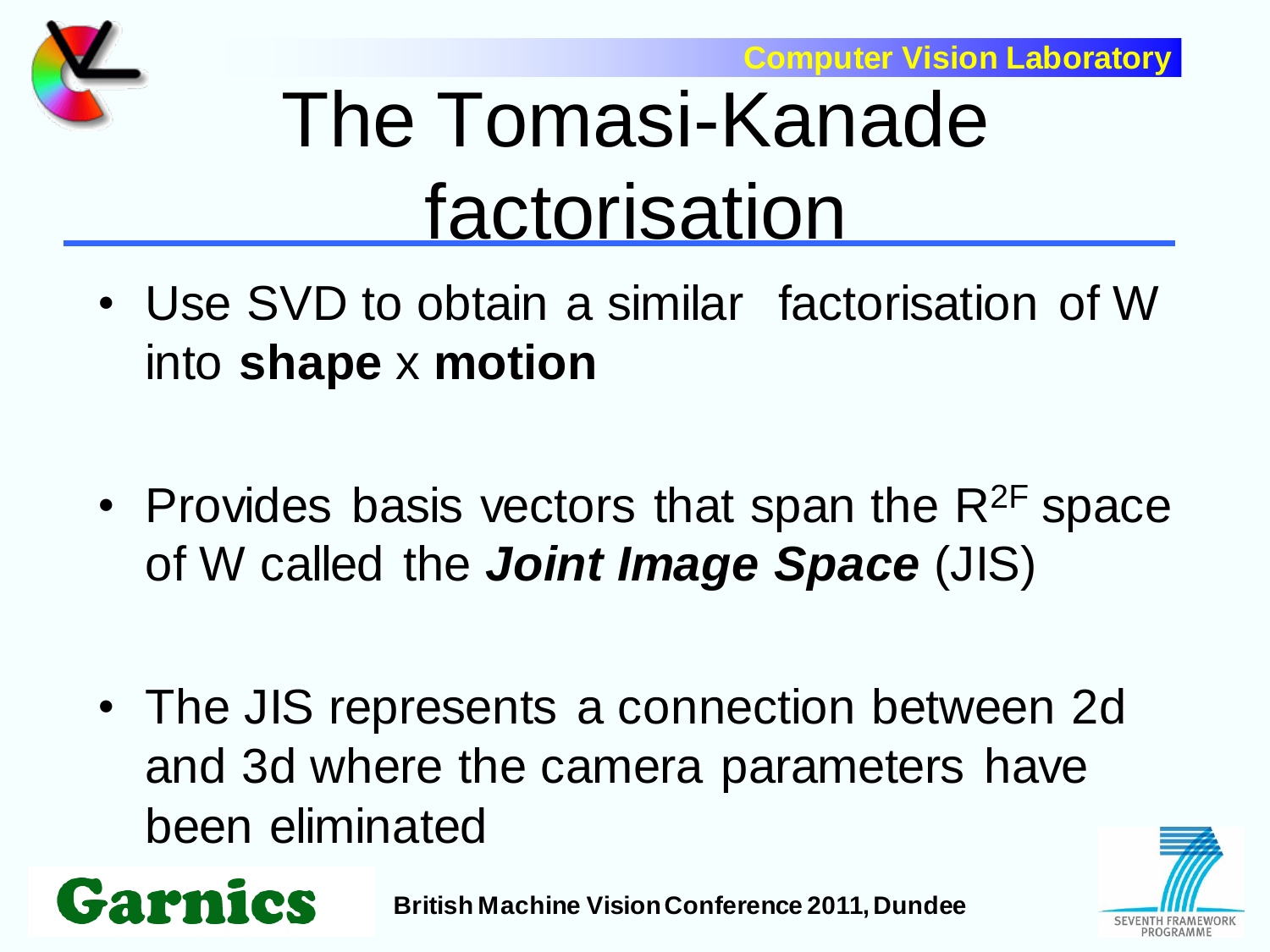**SFVFNTH FRAMFWORK** PROGRAMME



Garnics

## The T-K factorisation for motion segmentation



- Rank 4 means a 4d linear subspace
- For k rigidly moving objects, their trajectories will lie in a union of k linear subspaces in  $R^{2F}$
- Motion segmentation equates to subspace clustering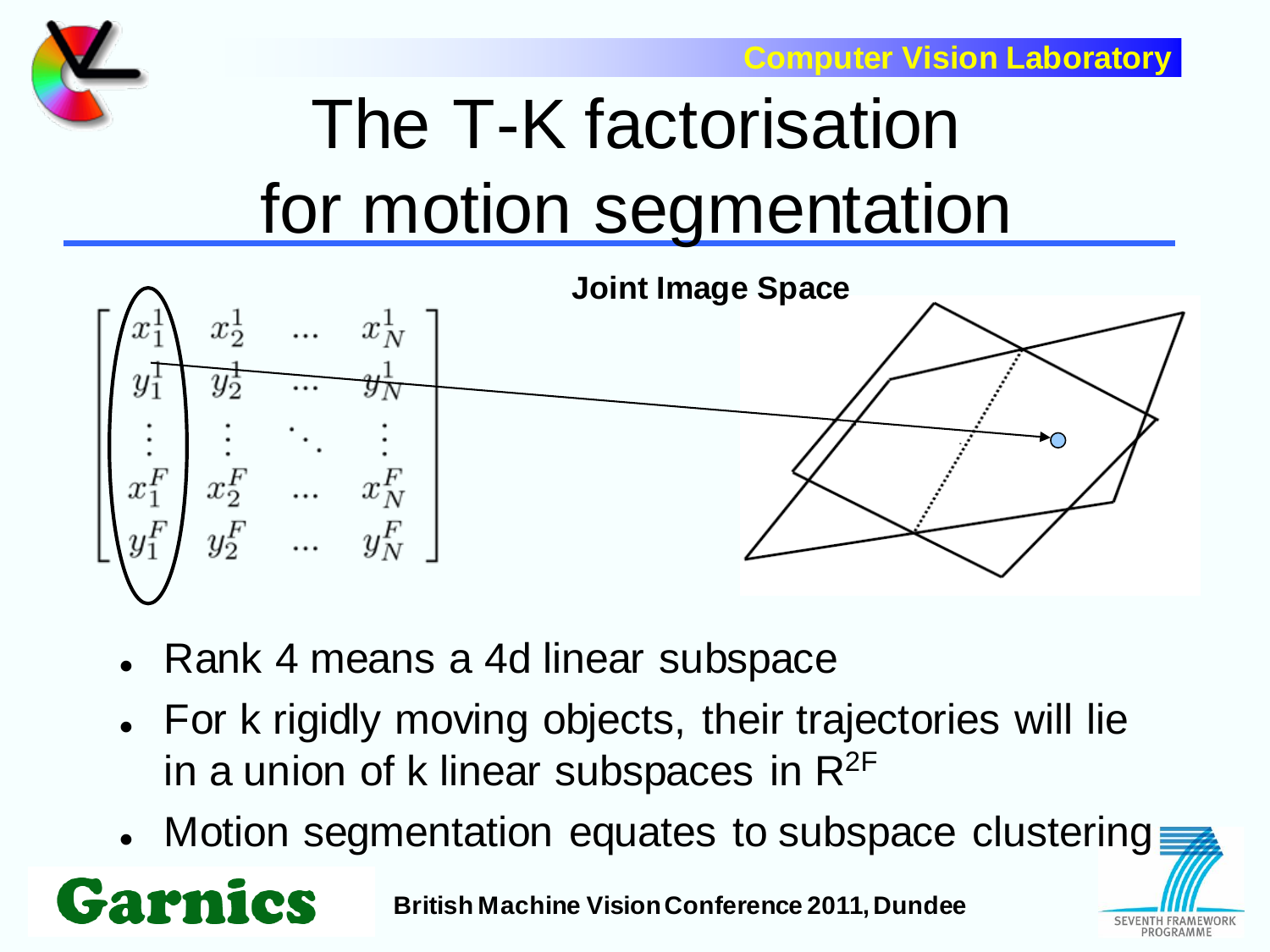

#### Ullman-Basri Linear combination of views

- We can instead look at the row-space of W.
- $\bullet$  Each row is a vector in  $\mathsf{R}^{\mathsf{N}}$ space called the *Joint-Point-Space* (JPS)



The JPS represents a connection between 2d and camera parameters where the 3d shape has been eliminated



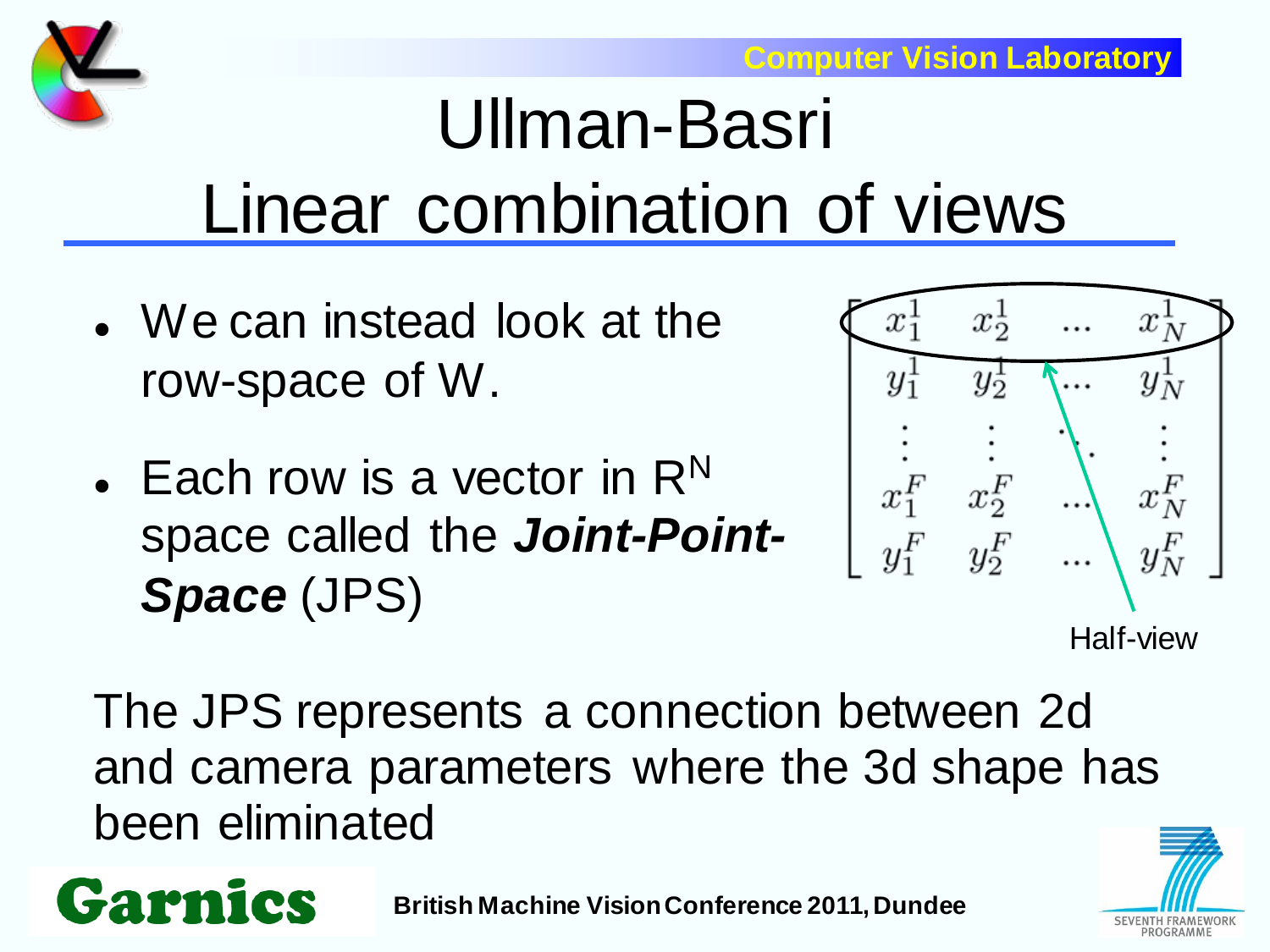

# Linear combination of views

• Given any 2 basis views  $v_1$ ,  $v_2$  we can reconstruct the 3d shape S by:

$$
\begin{bmatrix} v_1 \\ v_2 \end{bmatrix} = \begin{bmatrix} m_1 \\ m_2 \end{bmatrix} S = M_{12} S \Rightarrow S = M_{12}^{-1} \begin{bmatrix} v_1 \\ v_2 \end{bmatrix}
$$

• We are not interested in S explicitly but a third view can be synthesised by:

$$
v_3 = m_3 S = m_3 M_{12}^{-1} \begin{bmatrix} v_1 \\ v_2 \end{bmatrix}
$$

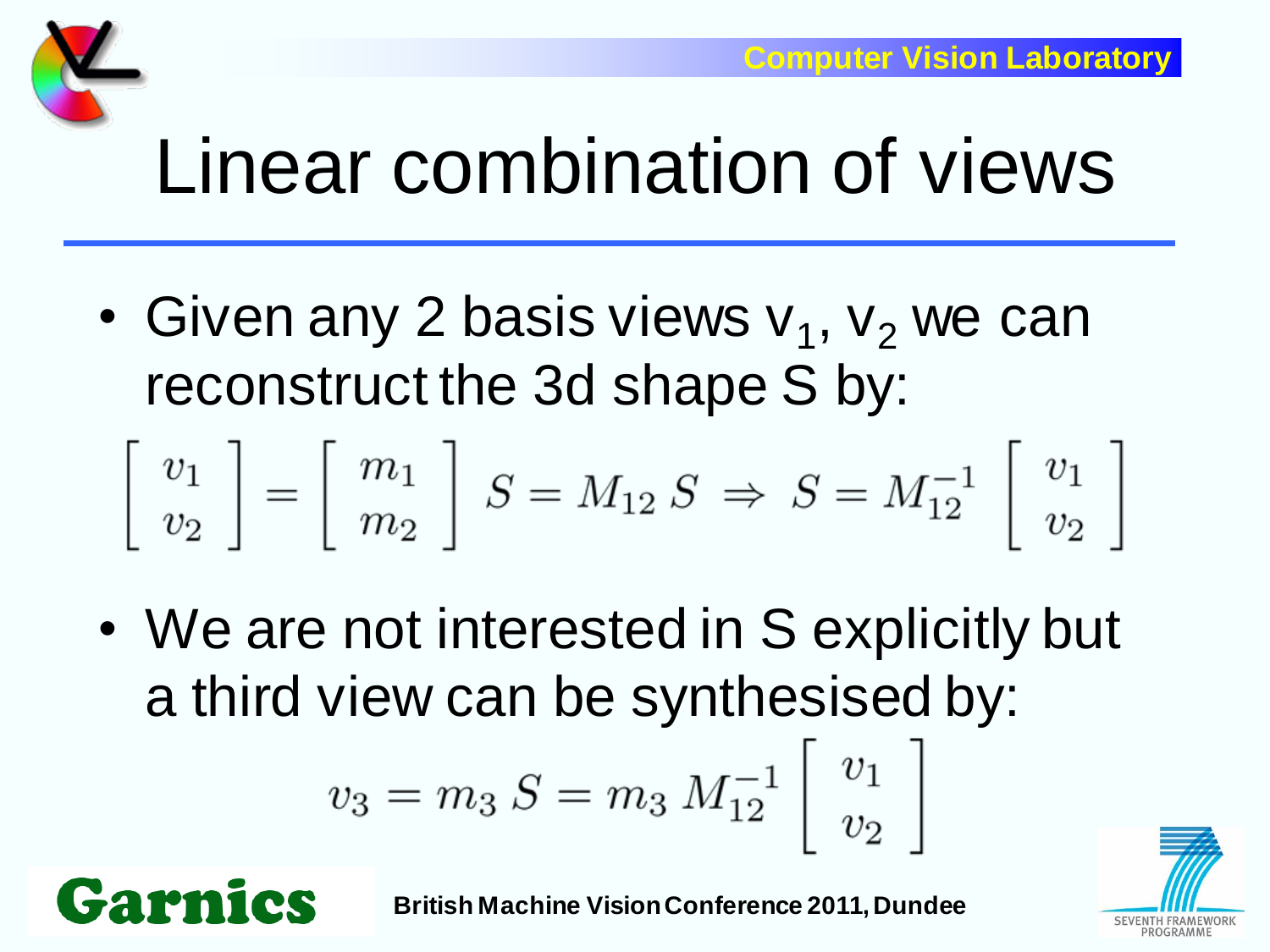

# Linear combination of views

• The inversion of  $M_{12}$  is valid if it has full rank. For the general case:

$$
v_3 = Q \begin{bmatrix} 1 \\ v_1 \\ v_2 \end{bmatrix}, \quad Q = \begin{bmatrix} a_0 & a_1 & a_2 & a_3 & a_4 \\ b_0 & b_1 & b_2 & b_3 & b_4 \end{bmatrix}
$$

• This leads to the familiar equations:

$$
x_j^3 = a_0 + a_1 x_j^1 + a_2 y_j^1 + a_3 x_j^2 + a_4 y_j^2
$$
  

$$
y_j^3 = b_0 + b_1 x_j^1 + b_2 y_j^1 + b_3 x_j^2 + b_4 y_j^2,
$$



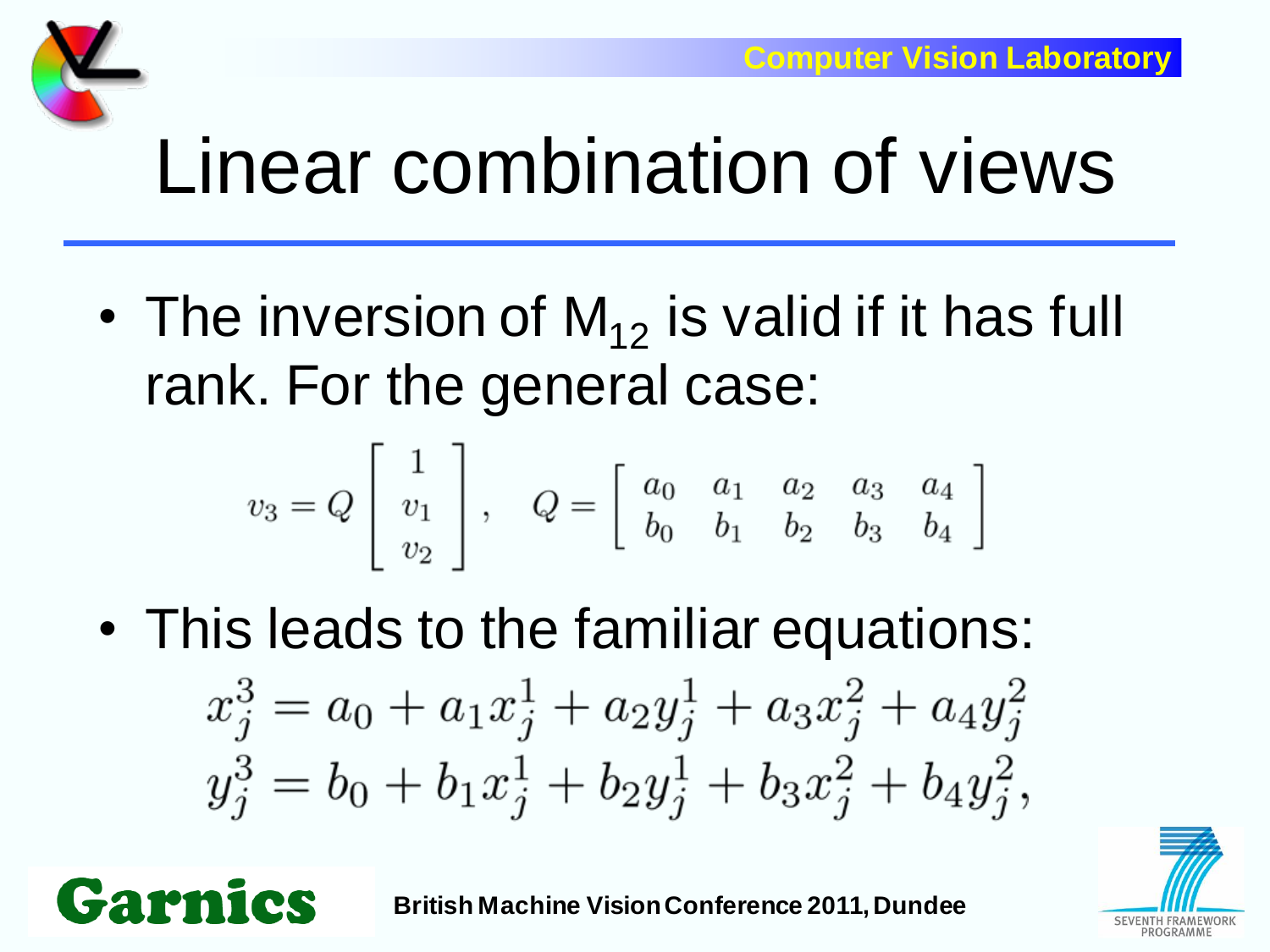

## Linear combination of views

- This expression is valid for all the points on an object in the third view
- Q is not known but can be found from 5 or more corresponding points, visible in 3 views

$$
\begin{bmatrix} x_1^3, \dots, x_r^3 \\ y_1^3, \dots, y_r^3 \end{bmatrix} = \underbrace{\begin{bmatrix} a_0 & a_1 & a_2 & a_3 & a_4 \\ b_0 & b_1 & b_2 & b_3 & b_4 \end{bmatrix}}_{Q} \begin{bmatrix} 1, \dots, 1 \\ x_1^1, \dots, x_r^1 \\ y_1^1, \dots, y_r^1 \\ x_1^2, \dots, x_r^2 \\ x_1^2, \dots, x_r^2 \end{bmatrix}
$$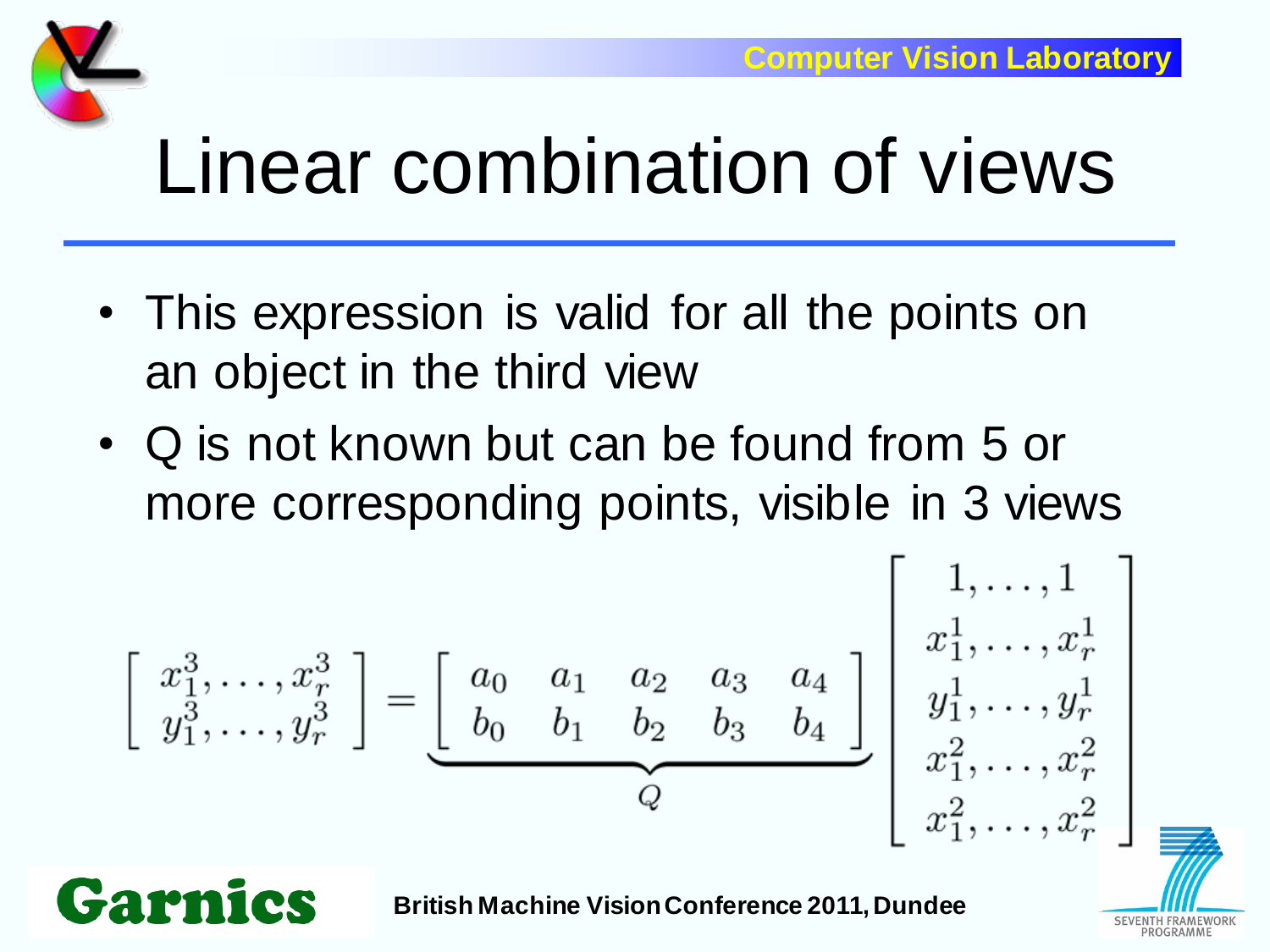

# LCV in summary

- Given **2 basis views** of an object
- And a set of LCV **coefficients** Q
- We can synthesise a **novel view** of the object
- Applications: Object recognition and view synthesis

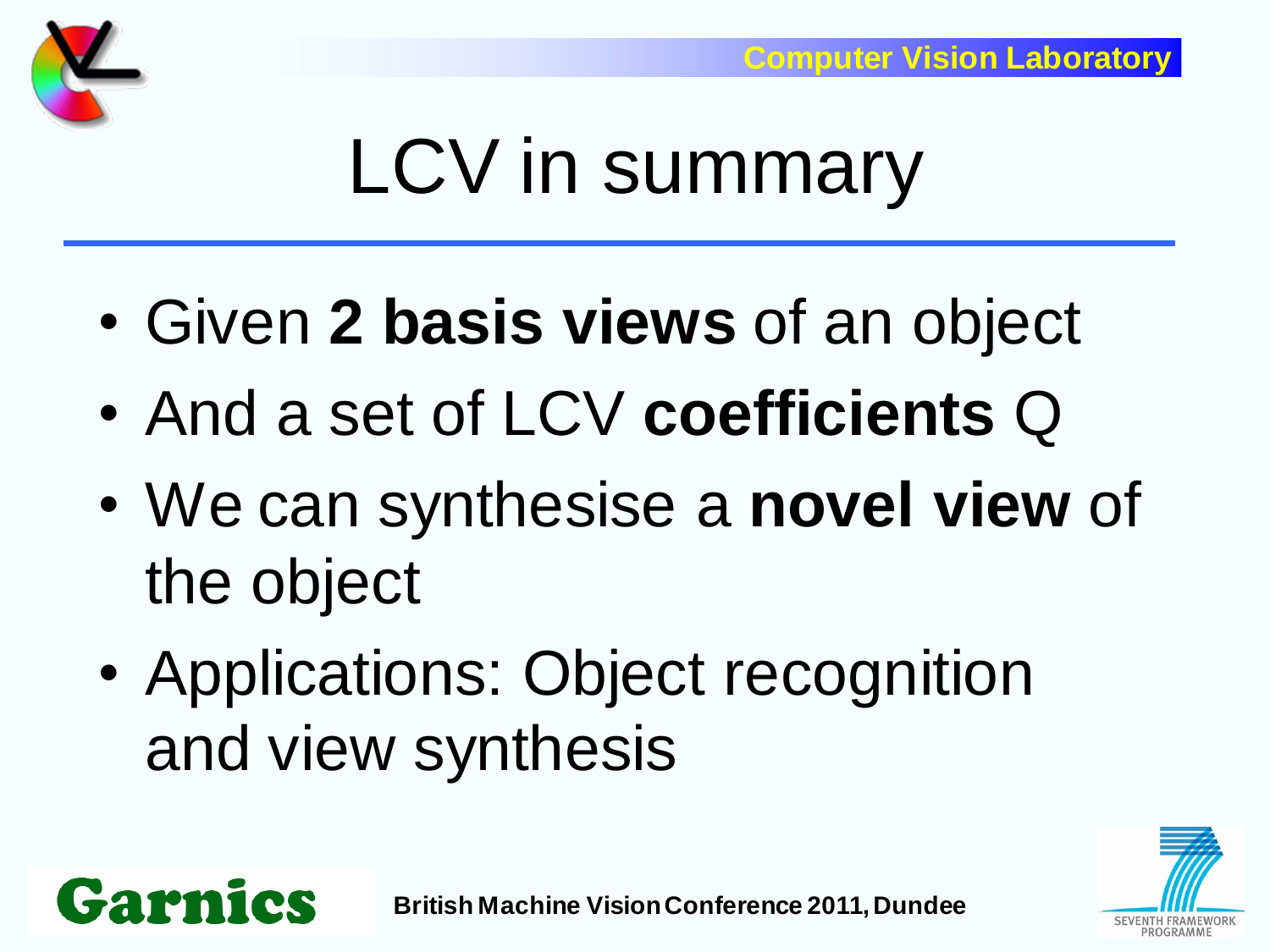

# LCV for motion segmentation: What is required?

- Motion-based affinity (n-tuple or pairwise)
	- If pairwise then we can use standard clustering approaches (e.g. spectral clustering)
- Some clustering algorithm

Garnics

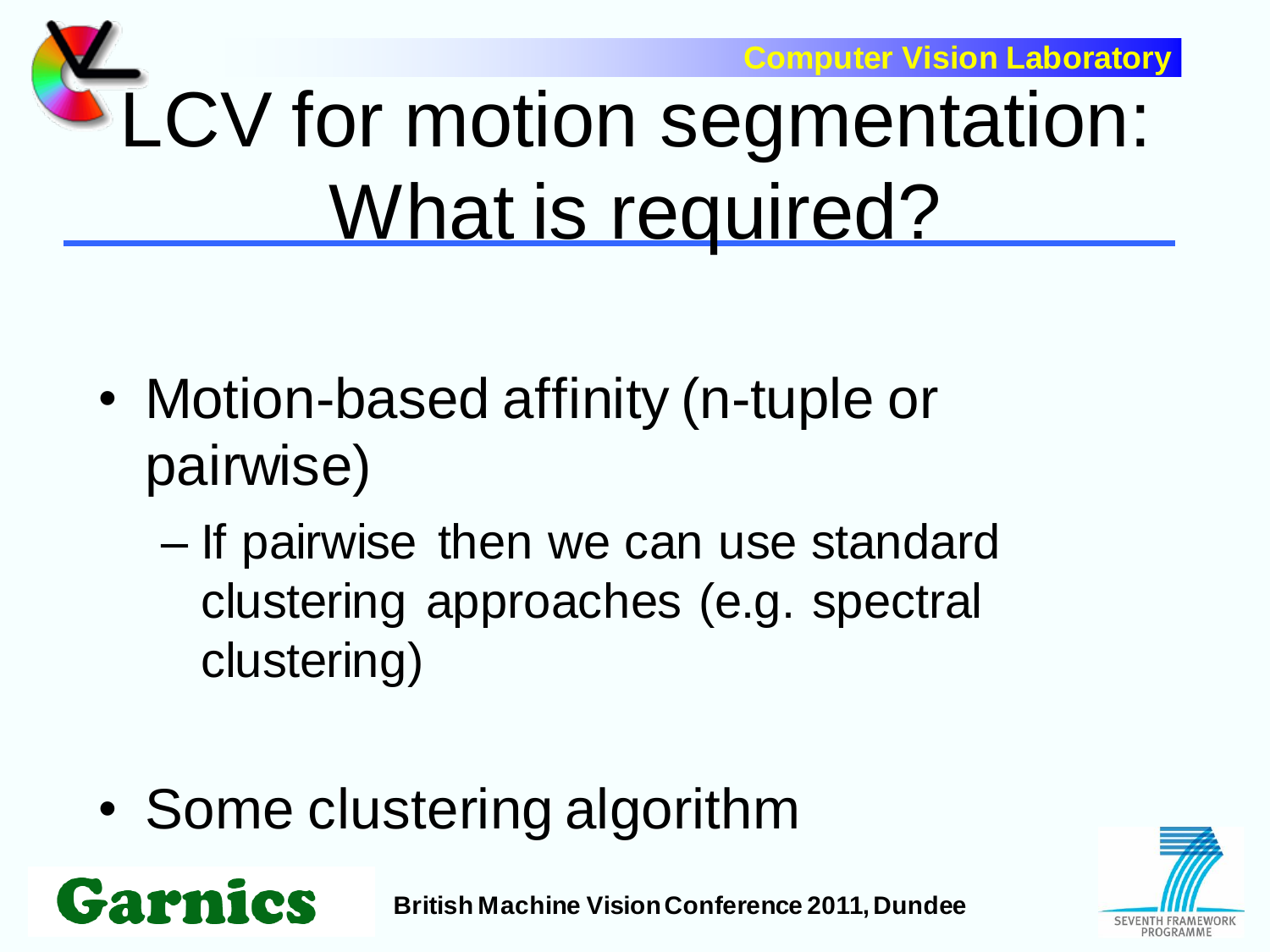

# LCV for motion segmentation: Simple concept

• Given a set Q of LCV coefficients we can synthesise a trajectory  $t_j$  of a point  $p_j$ and compare it with its real trajectory  $t_i$ 

• We may then say something about  $P_i$  and the points used to estimate Q.

Garnics

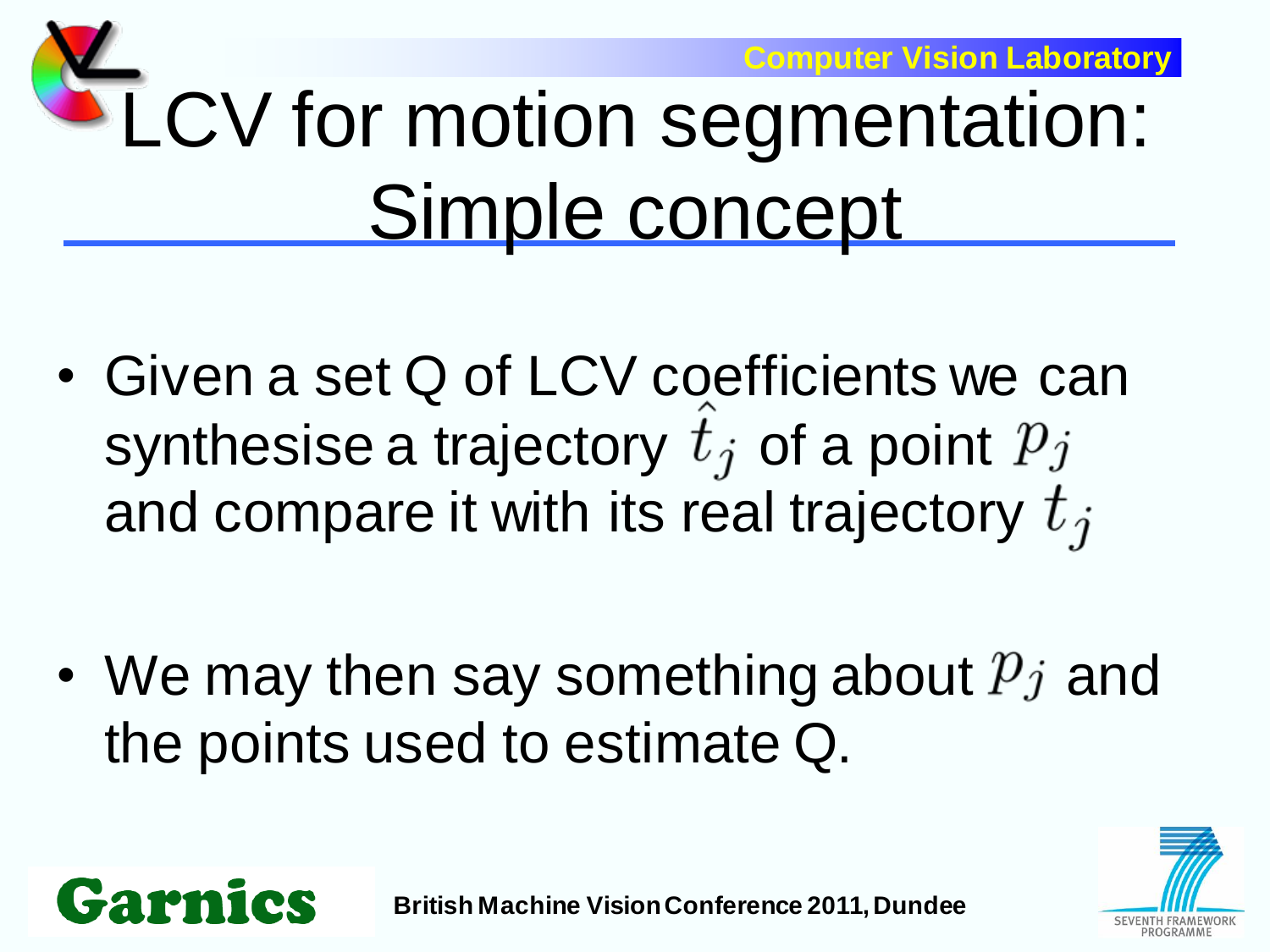

## Illustration of concept



- If then  $\hat{t}_j \approx t_j$  then Q describes well the motion of the point  $p_j$
- Also if Q was estimated from points c, where  $p_j \notin c$ then  $P_i$  and c probably lie on the same object

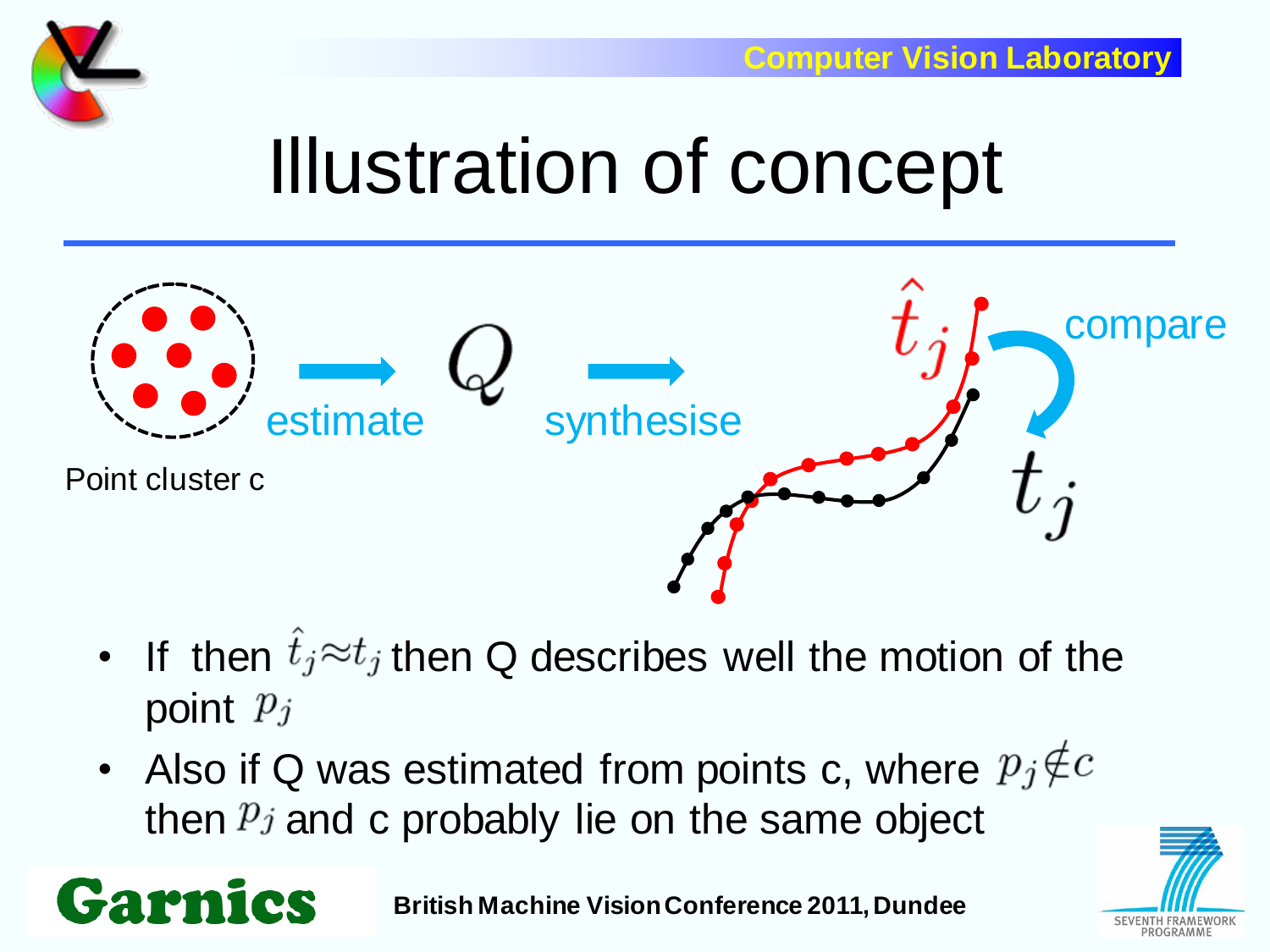

# LCV for motion segmentation: 3-step algorithm outline

- Step 1: Motion hypotheses sampling
- Step 2: Trajectory synthesis + affinity generation

• Step 3: Clustering

Garnics



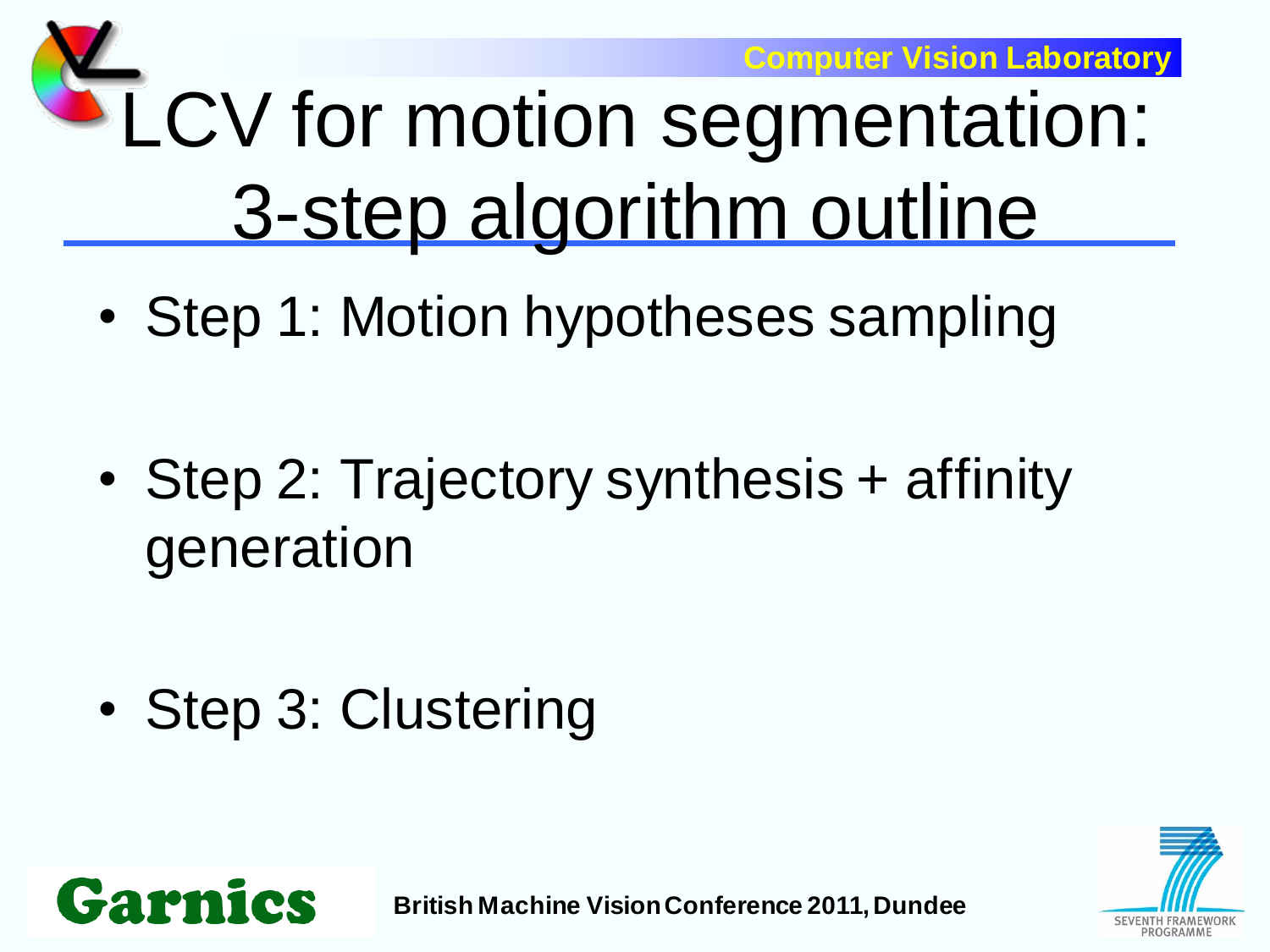



#### Algorithm: Step 1 – Motion hypotheses sampling





- Using as basis views first and last frame of the sequence
- Sample C n-point clusters in any frame (e.g. n=7)
- n-closest point in Euclidean distance (spatial configuration implicit)
- Estimate the LCV coefficients  $Q<sup>c</sup>$

Garnics



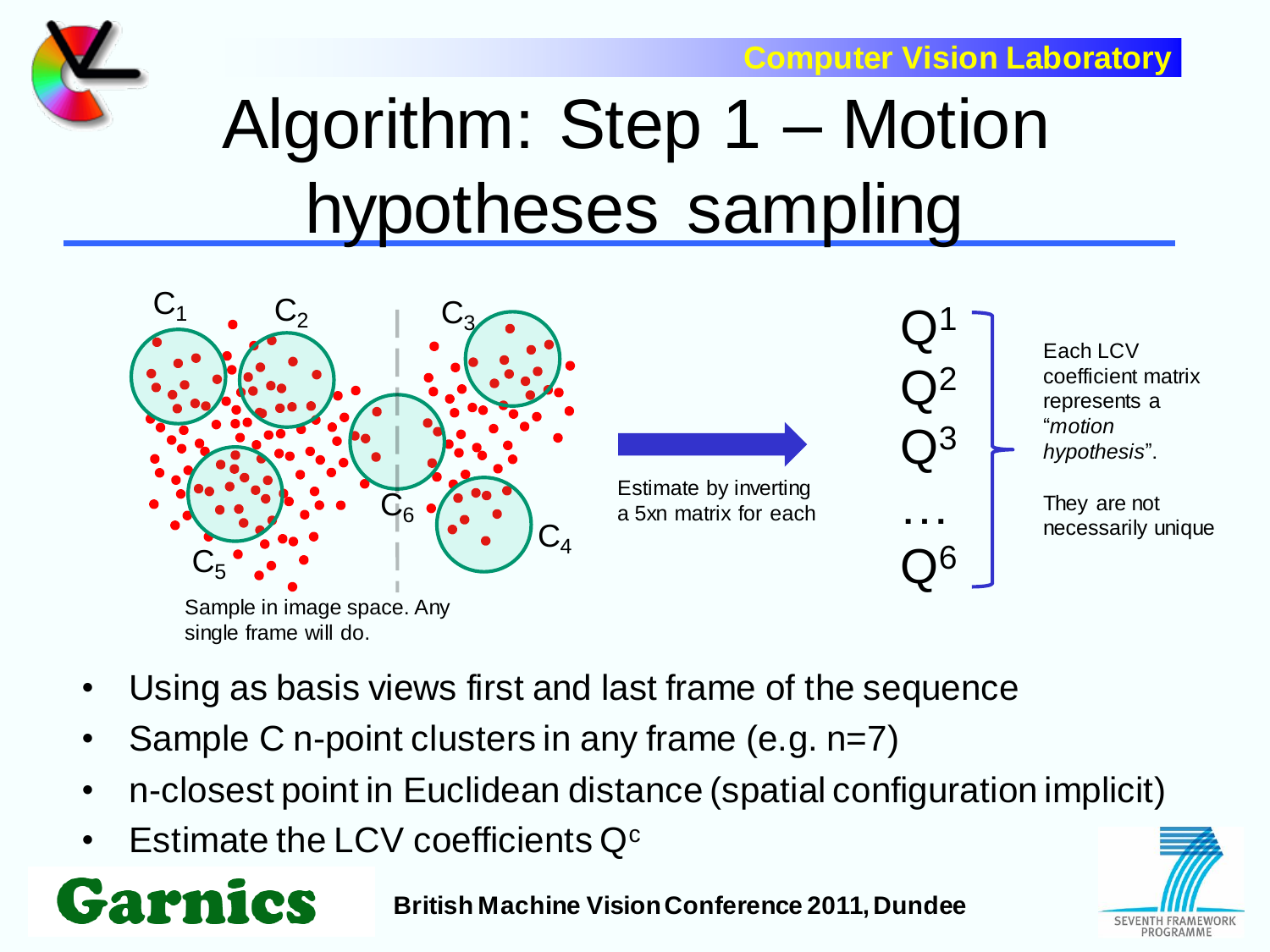



#### Algorithm: Step 2 – Trajectory synthesis and affinity matrix



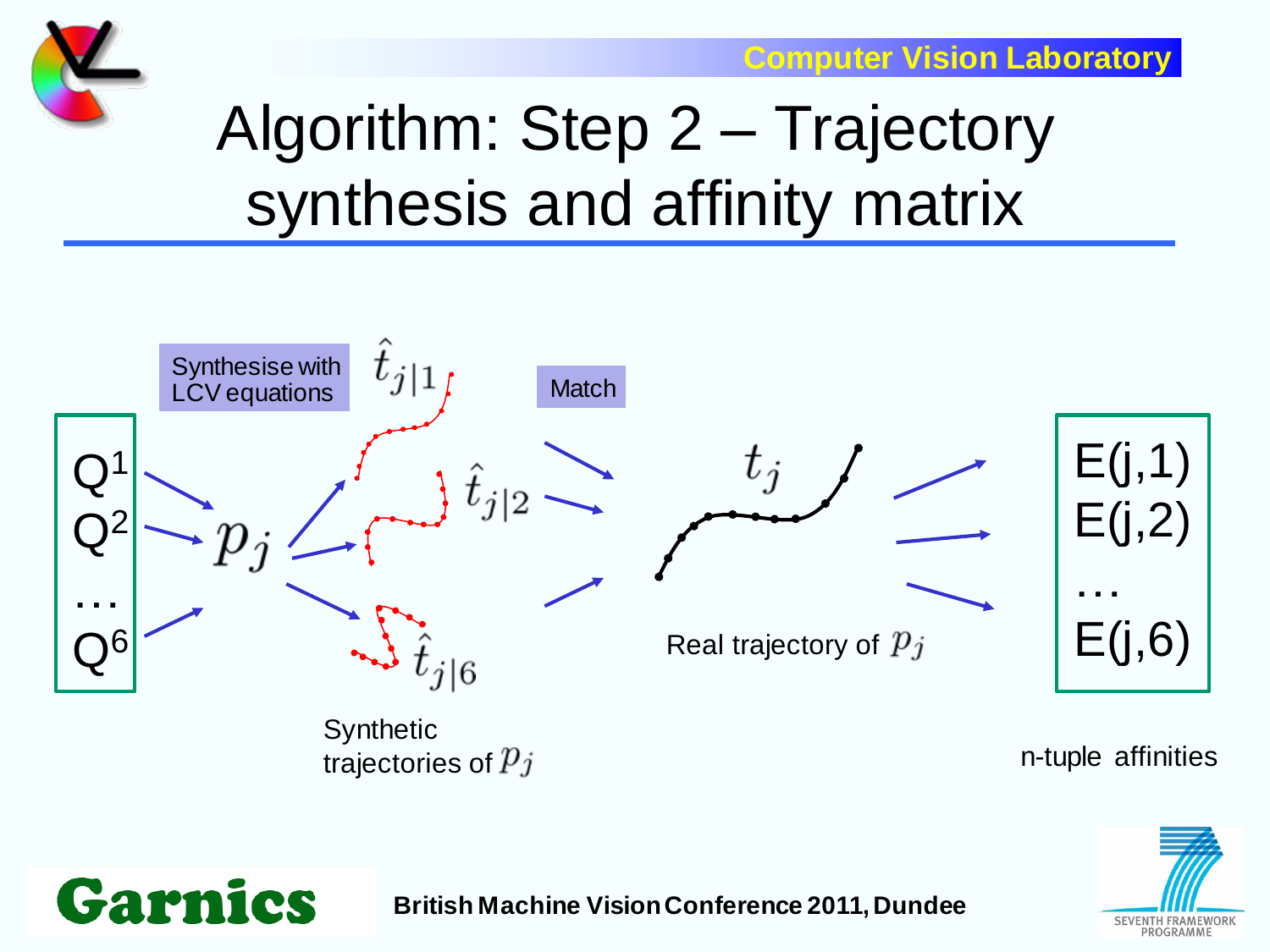

#### Algorithm: Step 2 – Trajectory synthesis and affinity matrix

• The n-tuple affinity between the point  $p_j$  and the n-points c is defined as:

$$
E(j, c) = K(||t_j - \hat{t}_{j|c}||_H / F)
$$

- K is a kernel function  $K(x, \sigma) = (x^2 + \sigma^2)^{-1/2}$
- $\cdot \|\. \|_H$  is the robust Huber norm
- Affinity is defined in image space, in pixels
- Pairwise affinity is then A  $\approx$  EE<sup>T</sup>

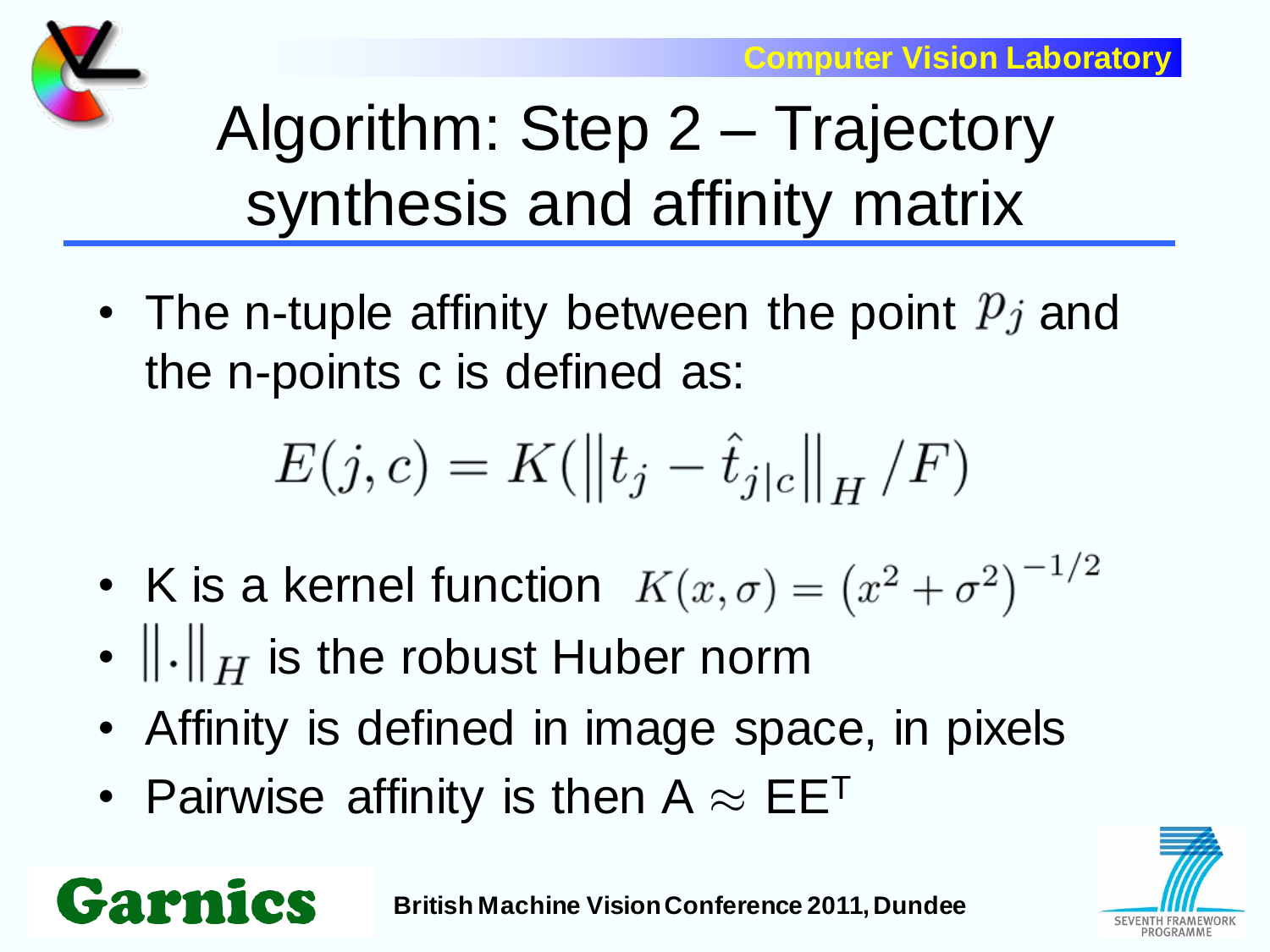

#### Algorithm: Step 3 - Spectral clustering

- Uses the eigen-structure of the affinity matrix A for dimensionality reduction and clustering
- Usually one parameter (kernel width)
- We search for the optimal kernel width

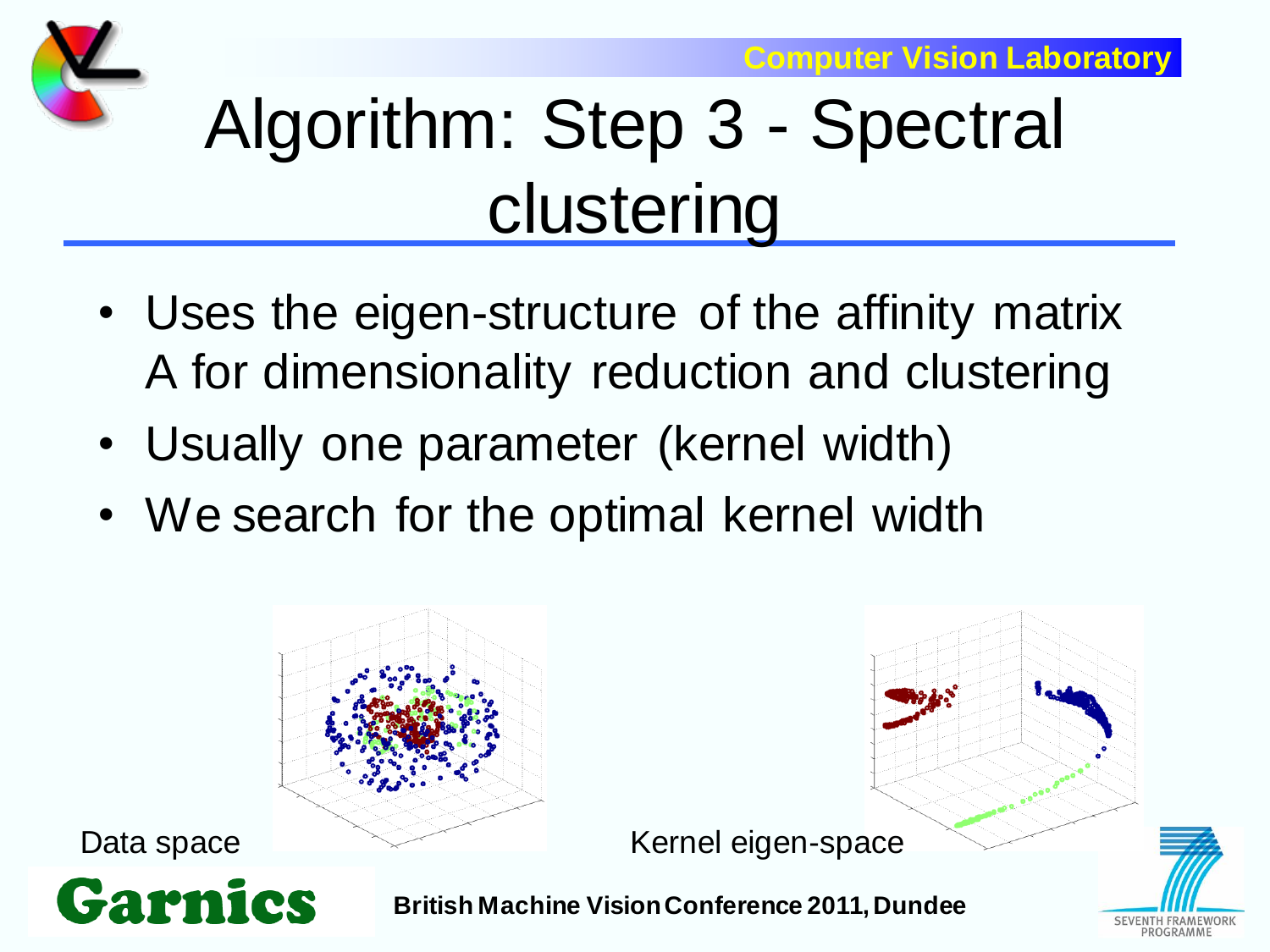

#### Experiments and comparison to other methods

- State-of-the-art methods of the last few years (SSC, SCC, SLBF, PAC). All of them use the T-K factorisation
- Hopkins155

Garnics

- Standard dataset for sparse motion segmentation methods
- Manually refined, complete trajectories (20-30 frames, 100-500 points)
- 155 sequences of 2 and 3 motions.
- Varying difficulty (general, degenerate, articulated)
- No per sequence tuning. Either fixed parameters or determined automatically.
- The number of motions are assumed known

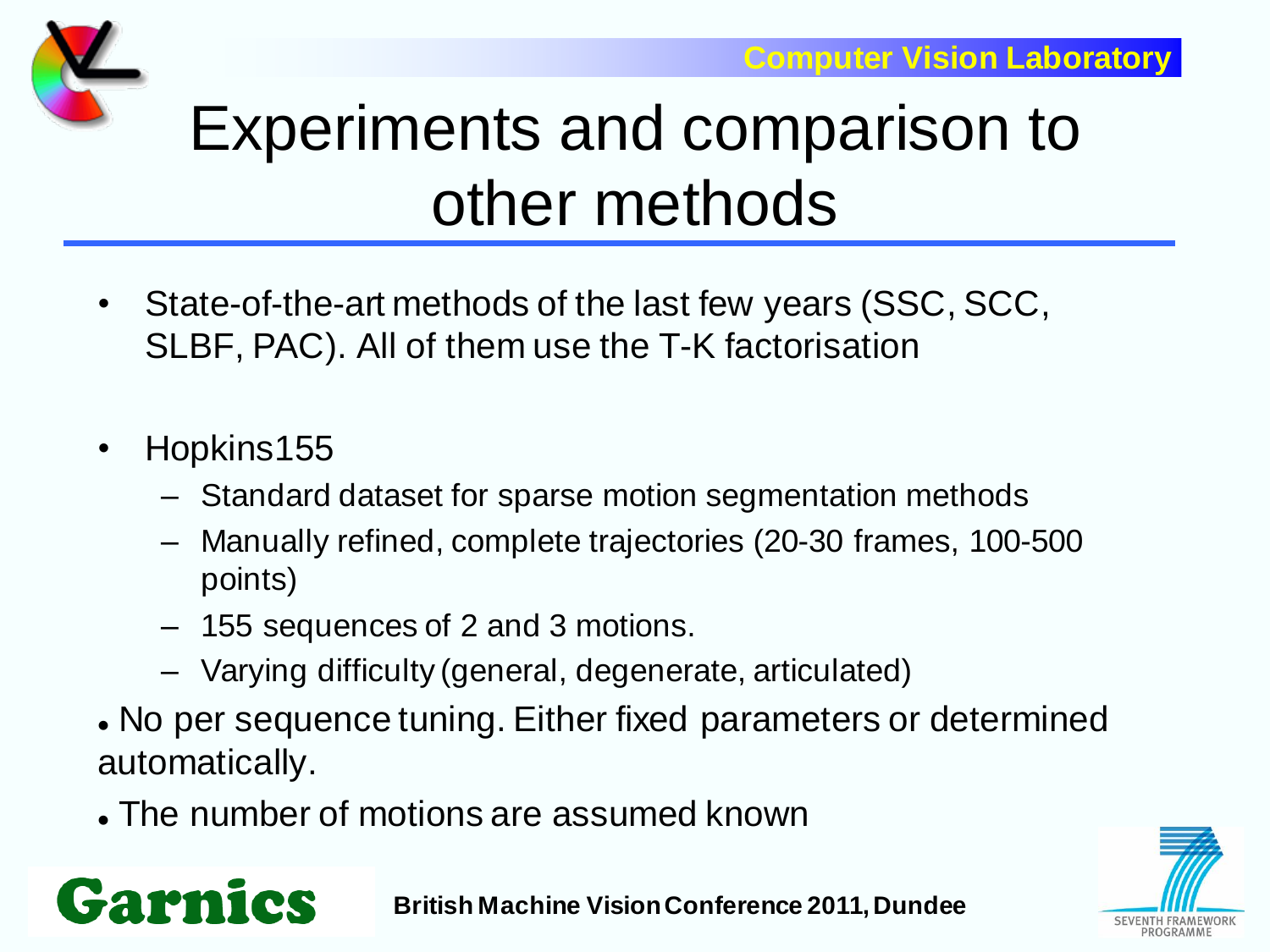

#### Accuracy and speed



| Method               | RANSAC | $SCC-MS$ | SLBF-MS  | $SSC-N$  | <b>PAC</b> | $_{\rm{LCV}}$ |
|----------------------|--------|----------|----------|----------|------------|---------------|
| Average time (sec)   | 0.387  | 1.264    | 10.83    | 165      | 952.25     | 0.93          |
| Total time (sec)     | 60     | 196      | 1680     | 25620    | 147600     | 145           |
| Average error $(\%)$ | 9.48   | 2.70     | $1.35\,$ | $1.36\,$ | 1.24       | 1.86          |

The average and total runtime on the full Hokpins155 dataset

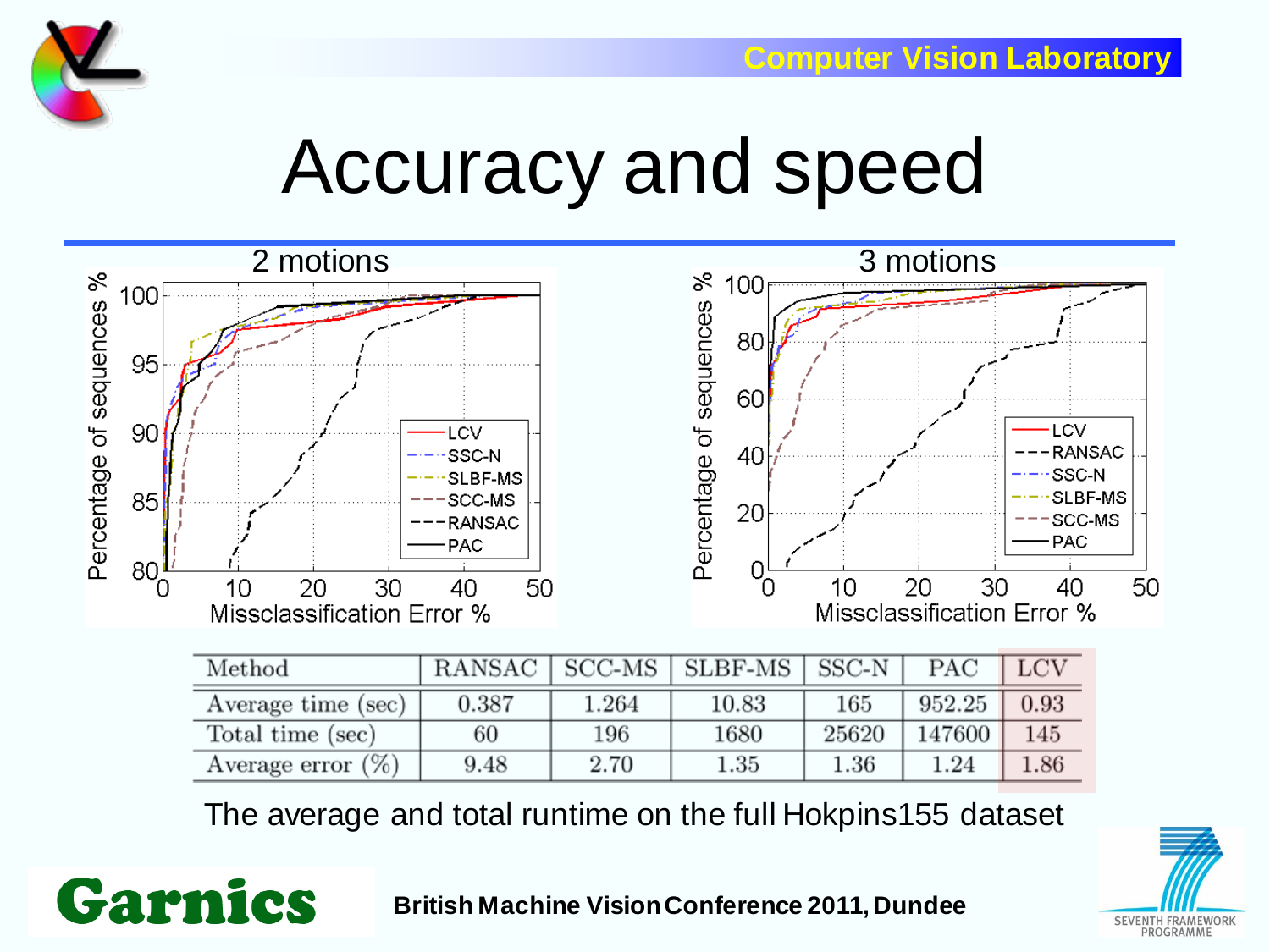# Algorithm complexity overview

N: number of scene points, F number of frames, C: number of 7 point clusters

- Step1 (motion sampling):
	- K-means
	- C\*F matrix inversions of size 5x7
- Step2 (synthesis+affinity):
	- N\*C\*F LCV equations
	- N\*C\*Affinity
- Step3 (spectral clustering with kernel width search):
	- 10\*eigen-decompositions of a NxN matrix
	- 10\*K-means

Garnics

**SFVFNTH FRAMFWORK** PROGRAMME